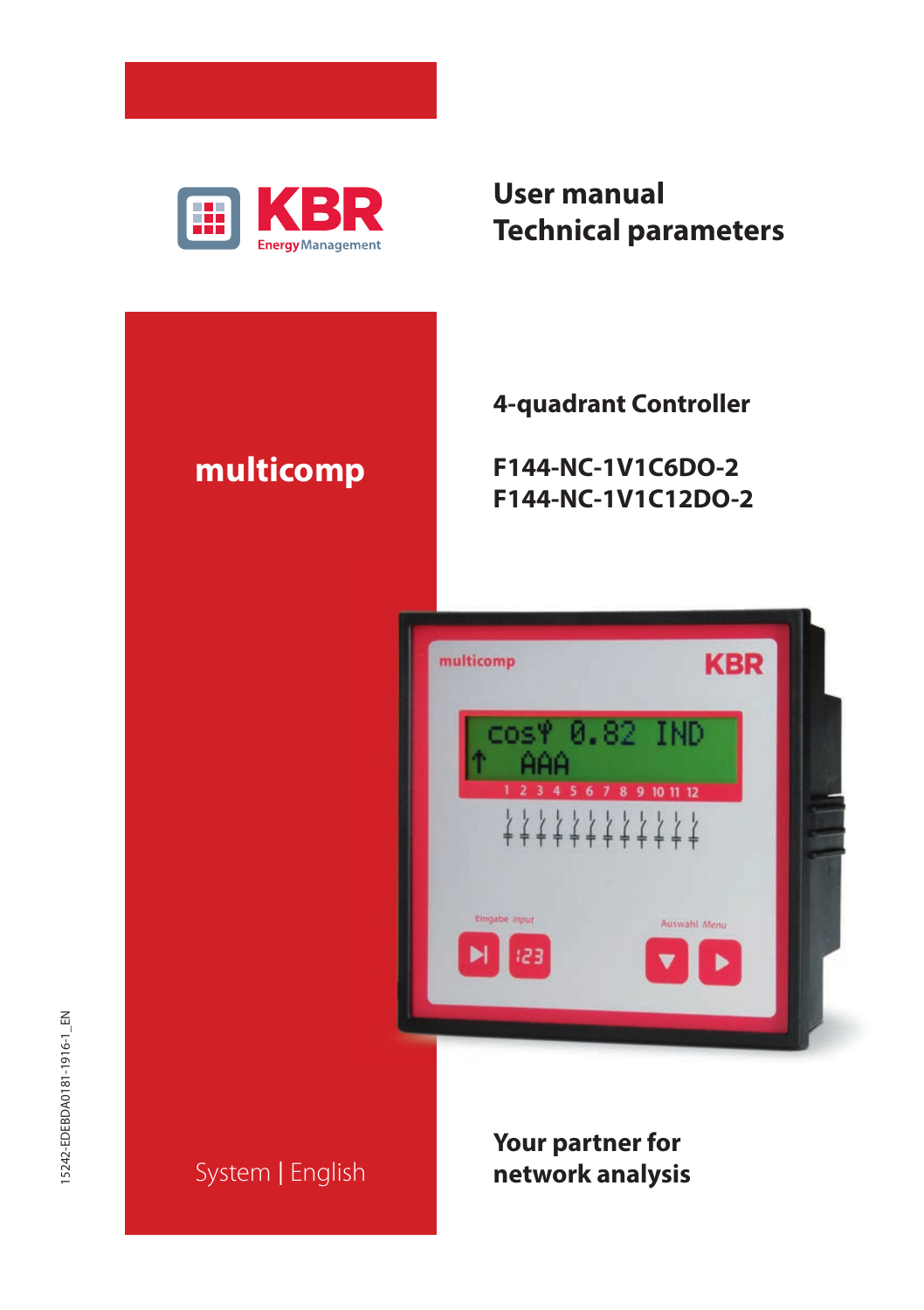## KBR multicomp F144-NC-1V1C6-12DO-2 Table of Contents

| 1                        |                                    |
|--------------------------|------------------------------------|
| 1.1                      |                                    |
| 1.2                      | Explanation                        |
|                          | of safety relevant symbols  3      |
| 1.3                      |                                    |
| 1.4                      |                                    |
| 1.5                      |                                    |
| 1.6                      | Overvoltage                        |
|                          | and lightning protection 5         |
| 2                        | Controller functional principle 7  |
| 3                        | Mounting and electrical connec-    |
|                          |                                    |
| 3.1                      | General, very important!  10       |
| 3.2                      | Current transformer connection     |
|                          | and measurement voltage  10        |
| 3.3                      | Current transformer dimensions.11  |
| 3.4                      | Standard connection chart          |
|                          | measurement voltage Ph-N  11       |
| 3.5                      | Standard connection chart          |
|                          | measurement voltage Ph-Ph12        |
| $\overline{\mathcal{A}}$ | Commissioning the facility13       |
| 4.1                      | General commissioning notes 13     |
| 4.2                      | Compensation facility              |
|                          |                                    |
| 5                        | Navigation and device displays  14 |
| 6                        | Main menu displays  16             |
| 7                        | Description of the                 |
|                          | individual display windows 18      |
| 7.1                      | Initialization window 18           |
| 7.2                      | Commissioning window if            |
|                          | no stage power is programmed: . 18 |

| 7.3    | Start menu window21                 |
|--------|-------------------------------------|
| 7.4    | Stage state window22                |
| 7.5    |                                     |
| 7.6    | Commissioning window24              |
| 7.7    | Switching performance window.27     |
| 7.8    | Error message menu28                |
| 7.9    |                                     |
| 8      | Notes on detecting errors31         |
| 9      | Facility and safety devices mainte- |
| 10     | Setting range of the parameters     |
| 11     |                                     |
| 11.1   | Measuring and display values35      |
| 11.2   | Measuring accuracy 36               |
| 11.3   | Measuring principle 36              |
| 11.4   | Device memory36                     |
| 11.5   |                                     |
| 11.6   |                                     |
| 11.7   | Hardware inputs and outputs 37      |
| 11.7.1 | Hardware inputs37                   |
| 11.7.2 | Hardware outputs37                  |
| 11.8   | Electrical connection 37            |
| 11.9   | Mechanical data 38                  |
| 11.10  | Standards and Miscellaneous38       |
| 12     | Selection of lines and fuses39      |

© KBR GmbH Subject to technical changes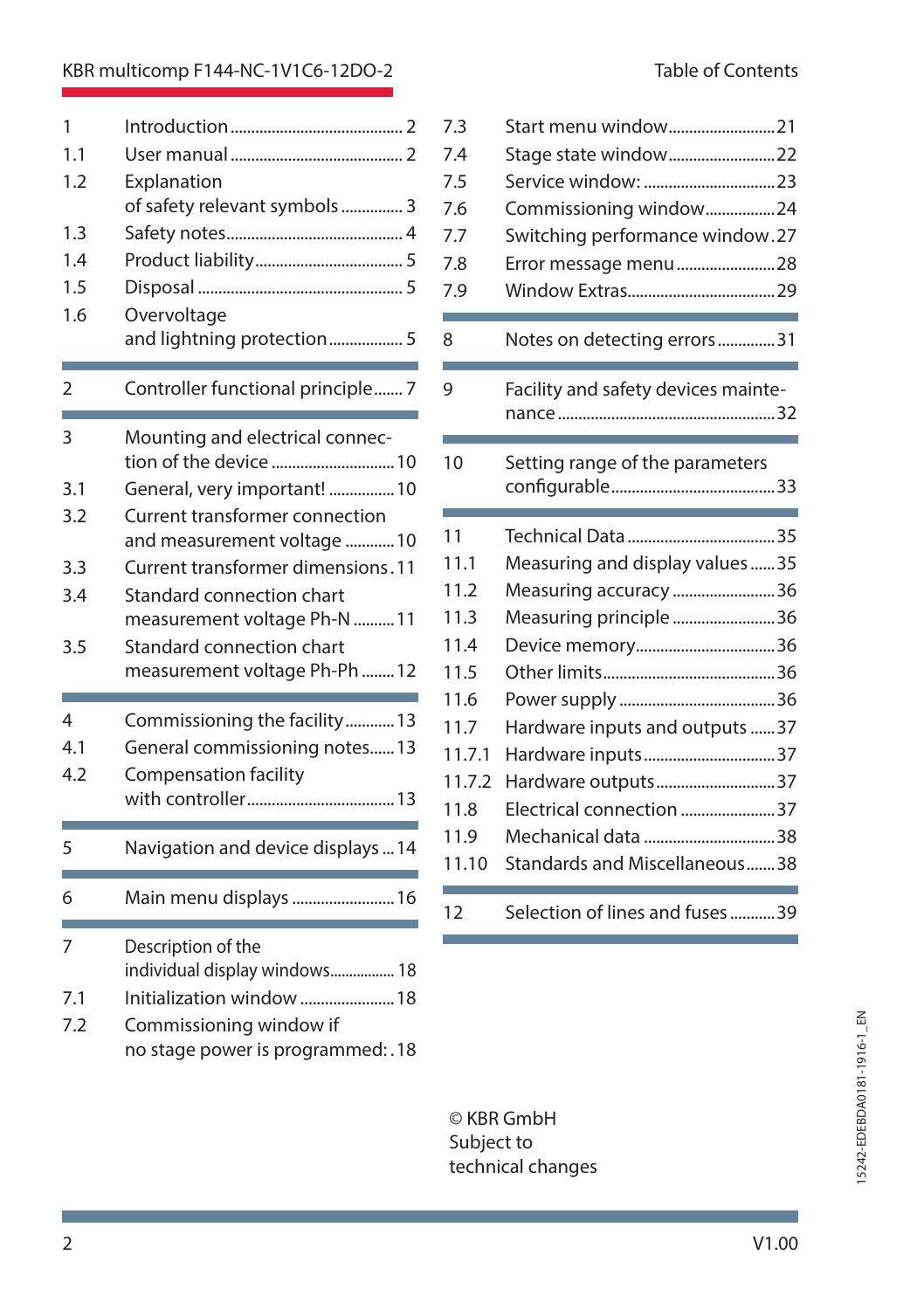# **1 Introduction**

Thank you for choosing this **KBR quality product**.

In order to familiarize yourself with the operation and configuration of the device, we recommend that you read this manual thoroughly, so that you are able to make use of the entire range of functions of this high-quality product.

The individual chapters serve to explain the technical details of the device and show how to avoid damage by means of proper installation and commissioning.

## **1.1 User manual**

This user manual describes the device version multicomp 5D6. This user manual must be accessible for the user at all times (e.g. in the switchgear cabinet). Even when the device is resold to third parties, the manual remains part of the device.

Although we used the utmost care in assembling this user manual, we would like to thank you in advance for notifying us about any errors or ambiguous descriptions you might notice.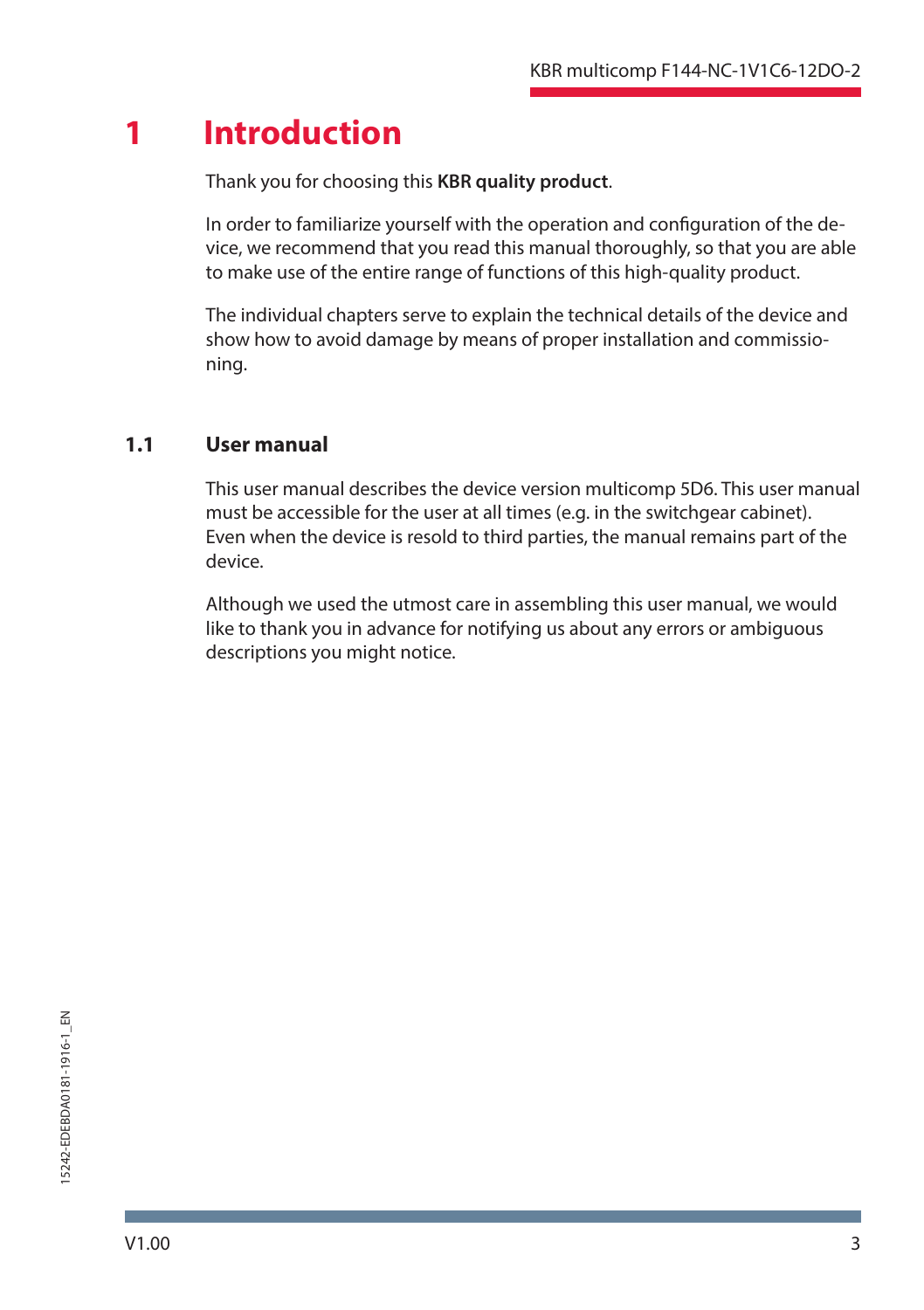#### **1.2 Explanation of safety relevant symbols**

This user manual contains notes that must be observed for your personal safety and to avoid damage to equipment. These notes are identified by a warning sign or information symbol, depending on the degree of hazard they represent.



### **Warning**

"Warning" means that death, major injuries or damage may occur in case the appropriate safety measures are not taken.



## **Caution**

"Caution" means that minor injuries or damage may occur in case the appropriate safety measures are not taken.



#### **Note**

"Note" is an important information on the product, its operation or the respective part of the user manual to which special reference is made.

#### **Disclaimer**

The content of this user manual has been carefully reviewed in terms of the hardware and software described. Certain deviations, however, cannot be excluded, and the manufacturer is not liable for complete conformity. The specifications made in this user manual are checked on a regular basis, necessary corrections will be included in the next revision.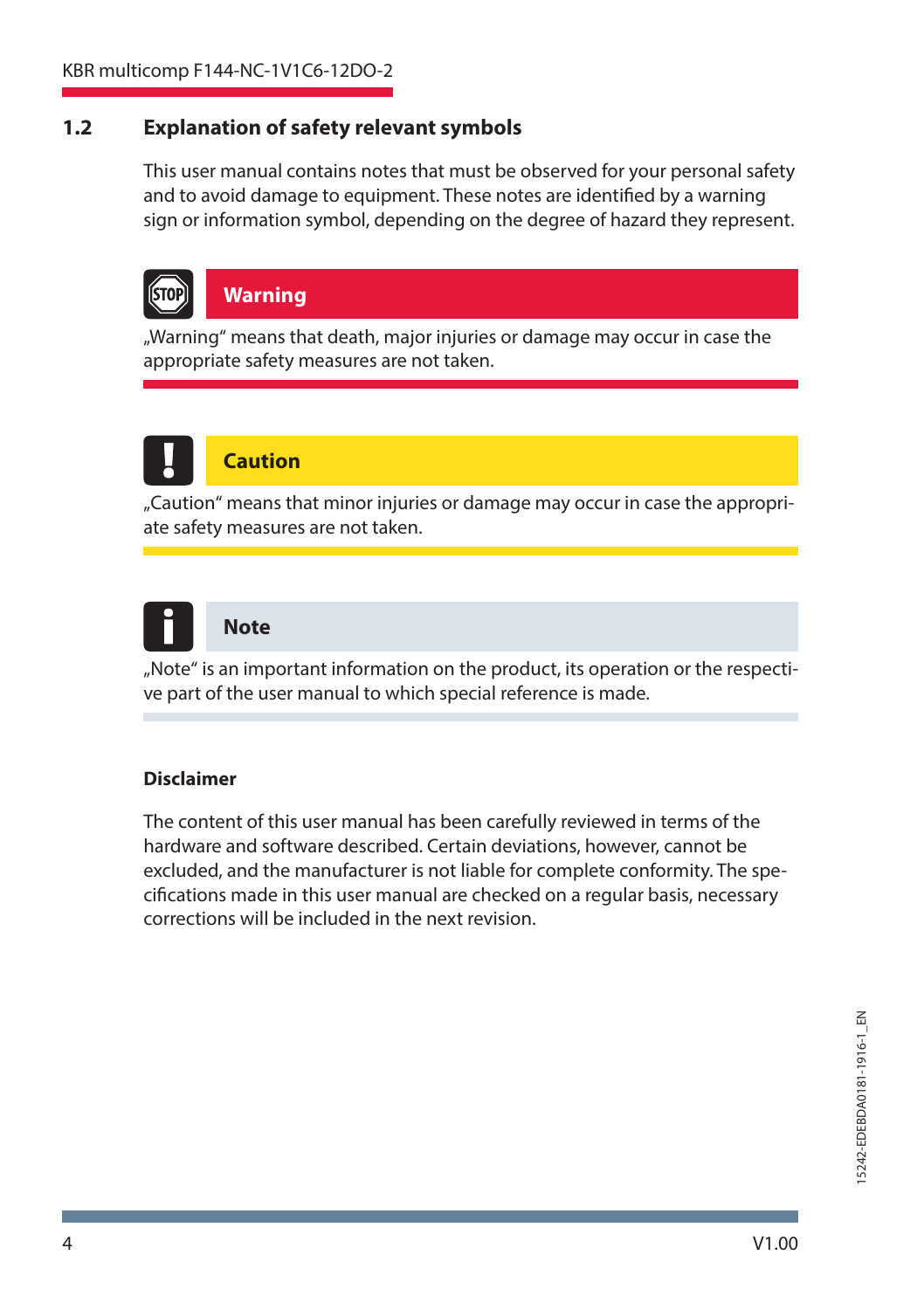### **1.3 Safety notes**

In order to prevent operating errors, operation of this device is kept as simple as possible. This way, you will be able to quickly start working with the device.

In your own interest, however, you should read the following safety notes carefully. During assembly, the applicable DIN / VDE regulations must be observed!

Power supply connection, setup and operation of the device must only be performed by qualified personnel. Qualified personnel in accordance with the safety notes in this user manual are persons authorized to set up, ground and mark devices, systems and circuits in accordance with applicable standards and regulations.

To avoid fire and electrical shock, the device must not be exposed to rain or humidity!

Before connecting the device to the power supply, check whether the local power supply conditions comply with the specifications on the nameplate.

# **Caution**

#### **A faulty connection can lead to the destruction of the device!**

When connecting the device, observe the connection chart (see chapter "Connection chart") and make sure that no voltage is applied to the connection lines. Only use proper wiring material and observe the correct polarity when wiring!

In order to ensure proper and safe operation of the product, it must be transported, stored, installed and assembled in accordance with the specifications and operated and maintained carefully.

A visibly damaged device must generally be considered unfit for use and disconnected from the power supply!

Error detection, repair and maintenance work may only be carried out in our facilities or after contacting the service team. Unauthorized opening of the device voids any warranty. Correct operation can no longer be guaranteed!

Opening the device may expose live parts. Capacitors in the device may still be loaded, even if the device has been disconnected from all voltage sources. It is generally not allowed to operate an open device!

In systems subject to hazard of lightning, lightning protection must be provided for all input and output lines!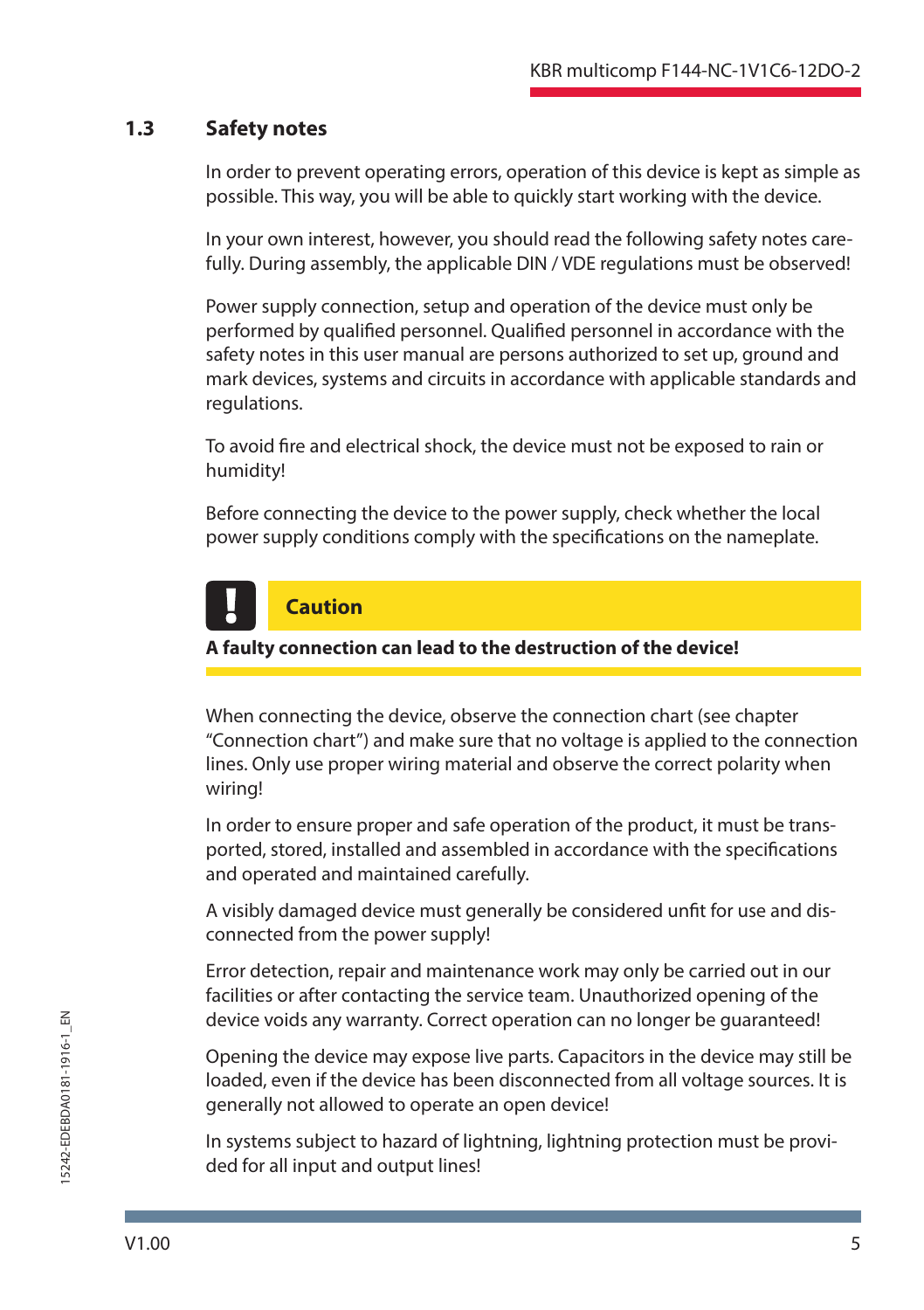Systems that are at risk from lightning strikes must feature lightning protection for all input and output lines!

### **1.4 Product liability**

You have acquired a high-quality product. In its production, KBR only uses components of the highest reliability and quality.

Each device is subject to long-term testing before it is delivered.

Regarding product liability, we refer you to our general terms and conditions for electronic equipment, which you can find at www.kbr.de.

The warranted characteristics of the

### **1.5 Disposal**

Defective, outdated or no longer used devices must be properly disposed of.

At your request, we will dispose of the devices for you.

## **1.6 Overvoltage and lightning protection**

It is recommended to install overvoltage protection measures to protect our high-quality devices from damage. We also recommend to protect control voltage inputs and pulse lines, if required..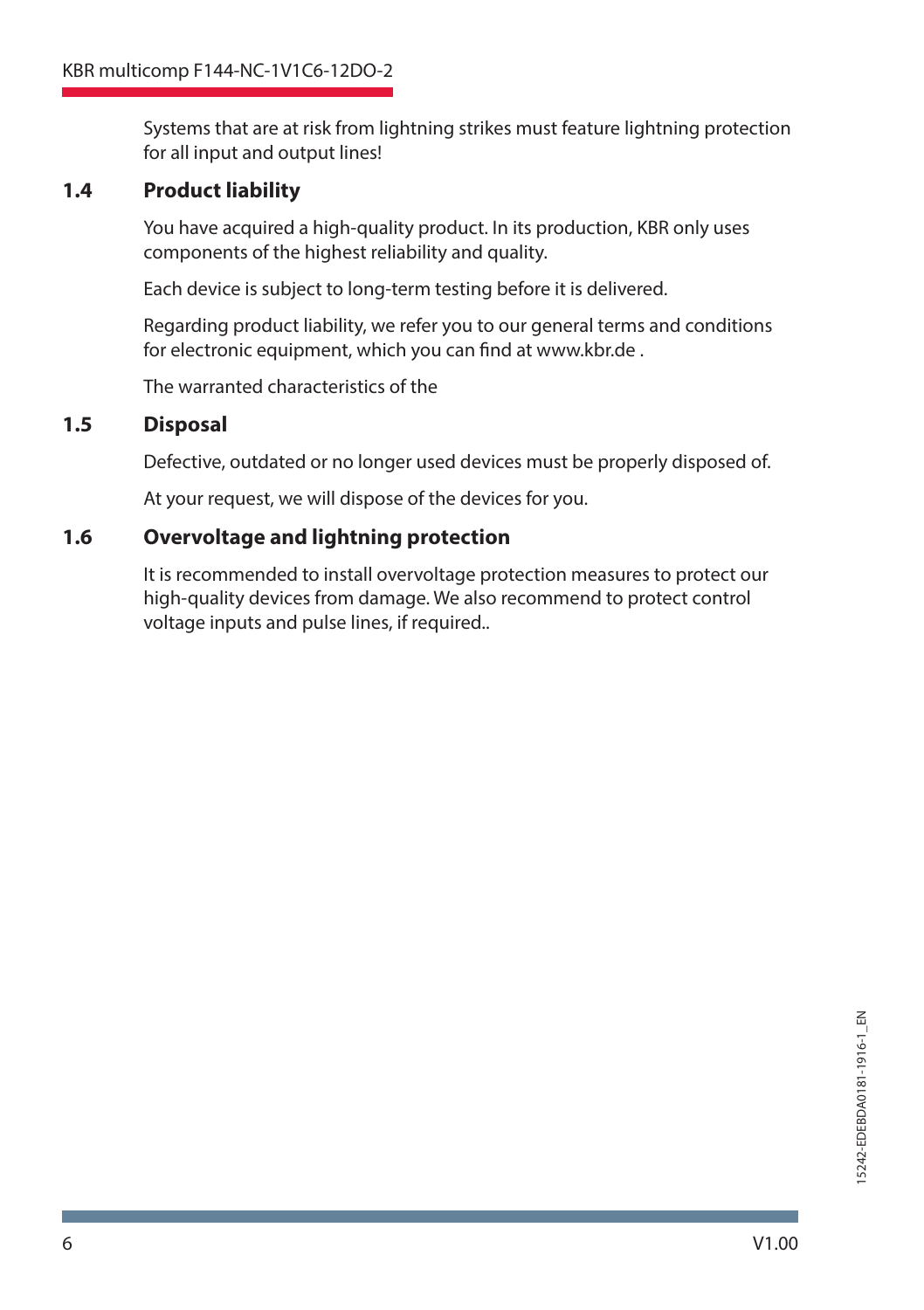# **2 Controller functional principle**

The controller's micro processor acquires the supply voltage and the current consumption of the downstream facility via measuring transformer inputs (A/D transformer) and calculates the active and reactive power ratios of the network. The controller operates based on a 4 quadrant operation.

 **Energy recovery in generator operation is recognized and displayed (the LCD shows a flashing**  $\sqrt{G}$ **"). During this time, compensation to CosPhi 1.00 (recovery CosPhi) will be performed. To avoid alternating switching operations when switching between recovery and consumption, compensation to the recovery CosPhi is performed for 15 minutes when recovery is detected. During this period of time, the set target-CosPhi is disabled.**

The compensation power required for the target CosPhi is calculated continuously. If the power difference corresponds to the set hysteresis (switch on and off hysteresis), the staged switching is performed in accordance with the compensation power required. Manually switched stages, however, are not included in the optimization. In case of identical stages with identical power, the stage disconnected for the longest time is connected.

With only a few switching operations an optimal adjustment is obtained. Even for large facilities, sensitive controls may be set up with only a few modules. No stage ratios need to be considered. After compensation, switching operations are interrupted for a programmable time. In order to avoid alternating switching operations, the stage switch off hysteresis can be increased to up to 150% of the lowest stage power. For light load operation (secondary measurement current under the limit  $(< 20$ mA), the stages are switched off after 1 hour.

The programmed values are saved on an EEPROM and will thus not be lost after a network failure.

The measuring cycle of the controller for recording the necessary network parameters takes approx. 20 ms.

# **Note**

Limiting value for overvoltage switch-off = nominal voltage  $+10%$  (taking into account the measurement voltage transformer ratio). The value of 10% is unchangeable and serves the safety of the compensation facility The reset hysteresis is 1% of the rated voltage.I

In case of failure, the compensation stages are switched off and "overvoltage" is displayed.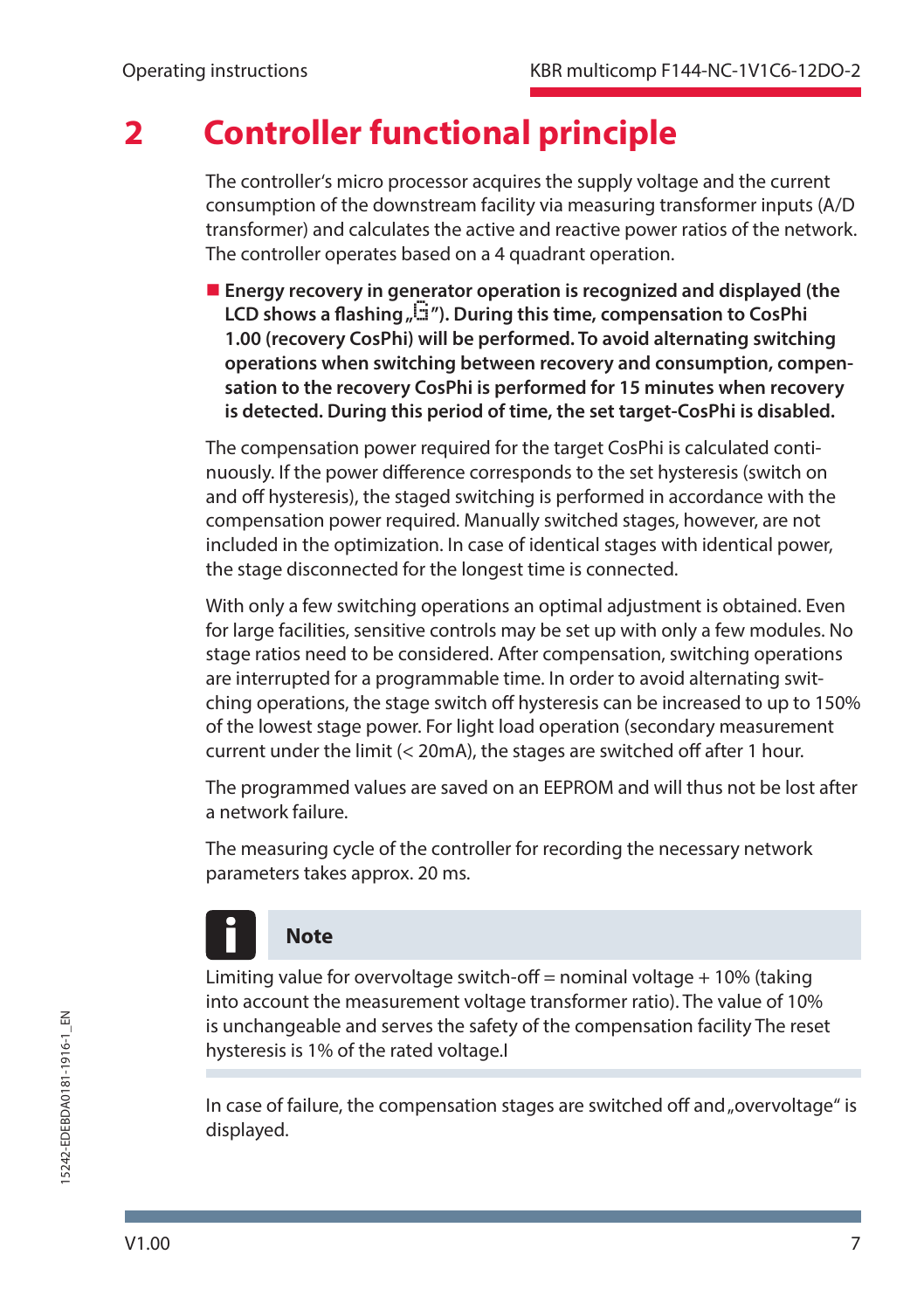

#### **multicomp F144-NC-1V1C6DO-2**

#### **Operating elements:**

- 1 LCD displaying current status and user prompts
- 2 Number of controller output lines possible
- 3 Two sensor buttons for parameter programming
- 4 Two sensor buttons for menu selection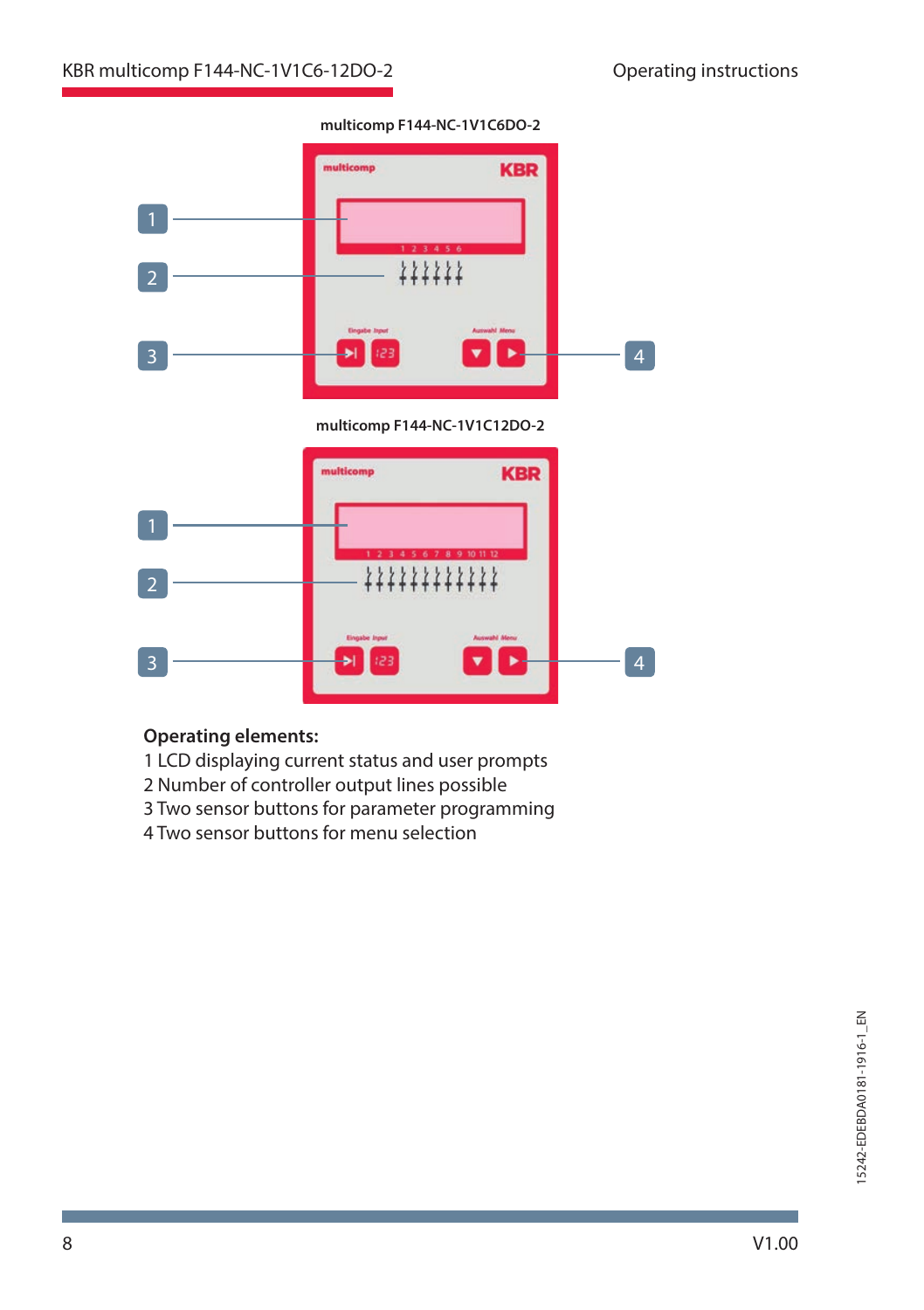# **General notes on operating the sensor buttons:**<br>Button **D** Start input for configuration are

- Button  $\Box$  Start input for configuration and reset.<br>Button  $\Box$  Value change during configuration
- Button  $\overline{w}$  Value change during configuration<br>Button  $\overline{v}$  Navigation through submenus
- Button  $\Sigma$  Navigation through submenus<br>Button  $\Sigma$  Navigation through main menu
	- Navigation through main menus and save button during configuration

### **Key combinations:**

Button  $\Box$  and  $\Box$  Deletion of cumulated values Perform reset

## **Basic controller settings (default settings):**

| Commissioning                            |                                       |
|------------------------------------------|---------------------------------------|
| <b>Password</b>                          | No password (9999,                    |
|                                          | meaning all functions are accessible) |
| Main transformer current:                | Primary current 1000 A                |
|                                          | Secondary current 5 A                 |
| ■ Consumption target CosPhi:             | 0.95 inductive                        |
| Measurement voltage:                     | Primary voltage 400 V Ph-Ph           |
|                                          | Secondary voltage 400 V Ph-Ph         |
| Discharge time:                          | 20 mseconds                           |
| $\blacksquare$ Max. stage power per      |                                       |
| switching operation:                     | 0 kvar                                |
| $\blacksquare$ Rot field U:              | $11-N$                                |
| $\blacksquare$ Rot.field I:              | L1                                    |
| Stage power:                             | not programmed                        |
| <b>Switching performance</b>             |                                       |
| Hysteresis connection:                   | 100% of smallest stage power          |
| Hysteresis disconnection:                | 100% of smallest stage power          |
| Alarm delay:                             | 20 minutes (1200 seconds)             |
| Idle time:                               | 20 mseconds                           |
| Switching interval:                      | 50 mseconds                           |
| $\blacksquare$ Alarm CosPhi:             | 0.92 inductive                        |
| Attenuation coefficient for current: 0   |                                       |
| ■ Attenuation coefficient for voltage: 0 |                                       |
| Attenuation coefficient Omiss:           | $\Omega$                              |
|                                          |                                       |
| <b>Extras</b>                            |                                       |
| Harmonics monitoring:                    | Activated by programmed limit         |
| THD limit:                               | 8%                                    |
| Scanning frequency:                      | Automatic                             |
| Stage power monitoring:                  | disabled                              |
| ■ Contrast setting:                      | 4                                     |
|                                          |                                       |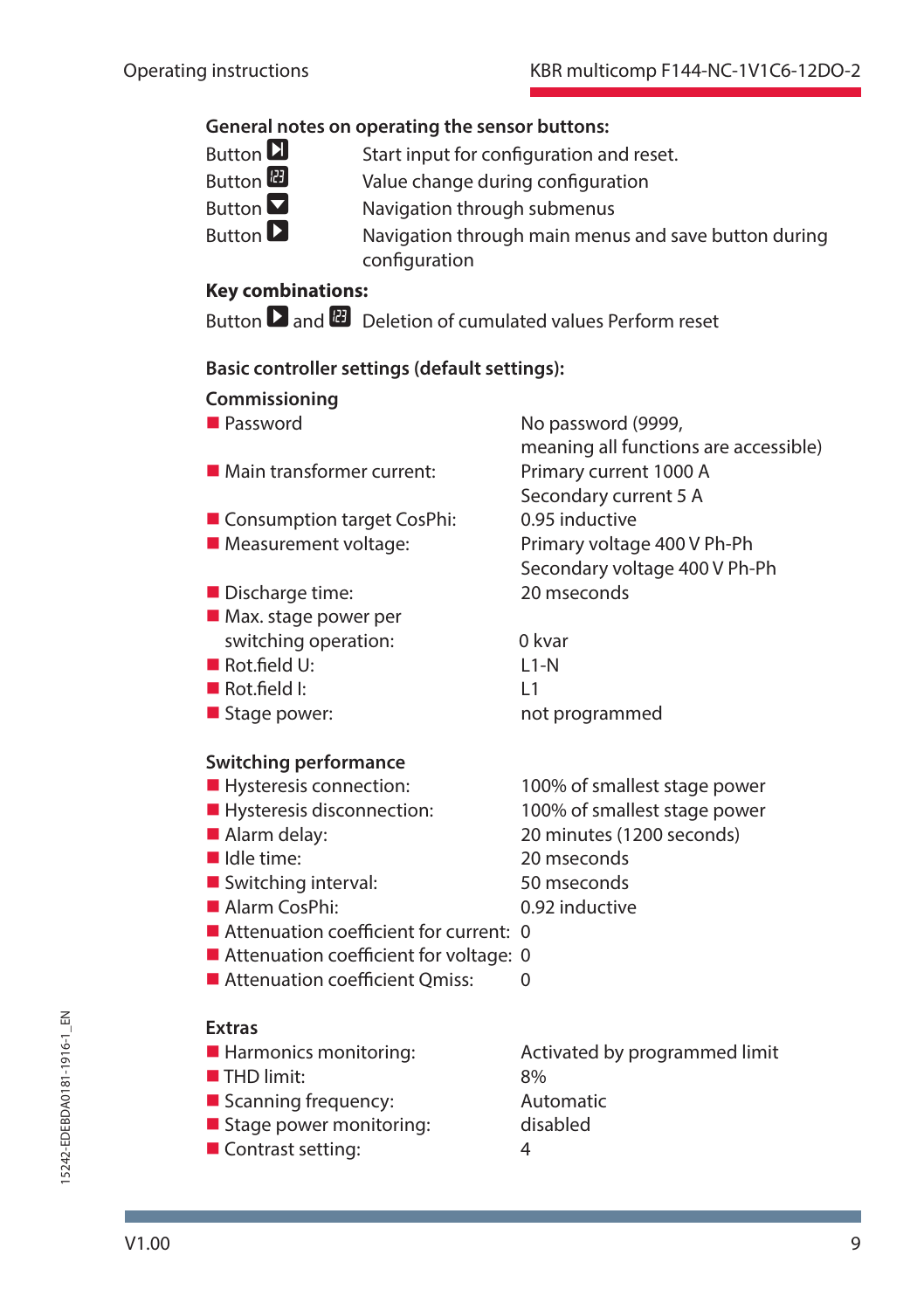#### **Other**

- Recovery target CosPhi: 1.00, cannot be changed
- Switching cycle count: Activated
- Stage switching mode: Automatic
- Low load limit 15 mA
- Low load delay: 60 Minutes

The controls in the assembled compensation units are preset. The following needs to be checked or set:

- Target CosPhi according to energy supplier regulations
- **(for kVA tariff CosPhi = 1)**
- **Primary current and secondary current in accordance with input current** transformer.
- $\blacksquare$  If required voltage transformer ratio

# **3 Mounting and electrical connection of the device**

## **3.1 General, very important!**

- $\blacksquare$  Tighten all screws and connections as otherwise warranty will be void!
- The device needs to be installed and operated in accordance with valid VDE regulations (in particular VDE 0100) and energy supplier regulations.

Connection cross-sections and fuse protection table: see attachment

### **3.2 Current transformer connection and measurement voltage**

If possible, mount the transformer in the phase that corresponds to L1 of the compensation facility (determine by means of voltage measurement). All capacitor and consumer currents need to be determined. In case of unbalanced phase load (small facilities), install the transformer in the phase with the highest load.

- P1 (K) to energy supply (indicated on the transformer).

- P2 (L) to load
- S1 (k) with terminal k (controller terminal 20) and

- S2 (l) with terminal l (controller terminal 21) needs to be connected in the compensation facility (use two-color cable!).

Line cross-section: up to 3 m = 1.5 mm<sup>2</sup>, up to 6 m = 2.5 mm<sup>2</sup>. For greater distances, we recommend using a 1 A transformer. The controller is designed for the connection of 5 A and 1 A transformers, switching is set in the configuration.

If using existing transformers, the current paths always need to be connected in series. The secondary transformer current needs to be at least 12 mA. For smaller currents, no capacitors will be connected (display shows "missing current").

Measurement voltage connection according to connection chart.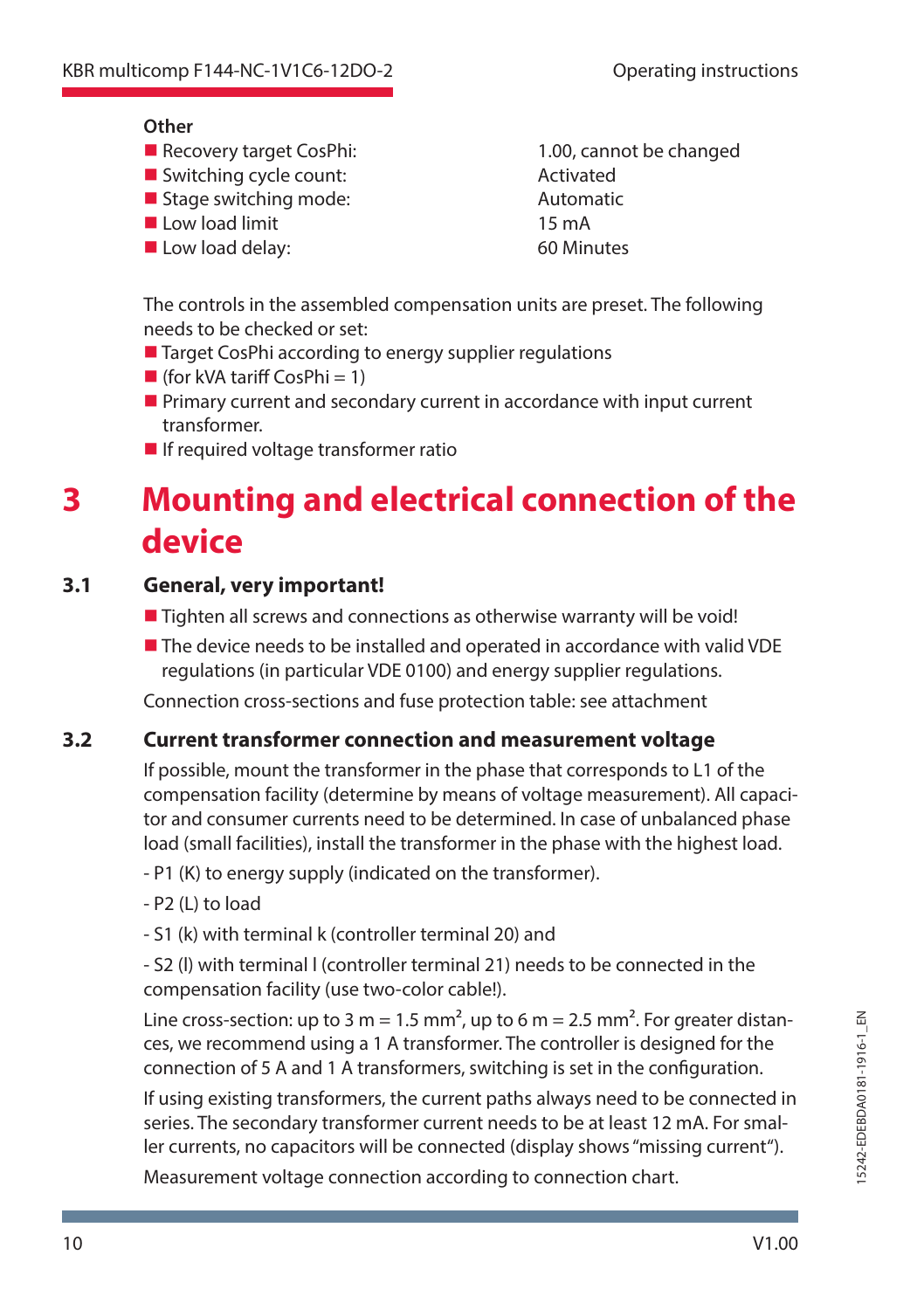#### **3.3 Current transformer dimensions**

The current transformer is dimensioned based on the current consumption of the consumers and not the capacitor current. If other measuring devices are connected to a transformer in addition to the reactive power controller, the transformer power needs to be dimensioned accordingly. Also, losses occur in the current transformer line that need to be considered in case of large distances between the transformer and the controller.

### **3.4 Standard connection chart measurement voltage Ph-N**



For voltage supply, see nameplate.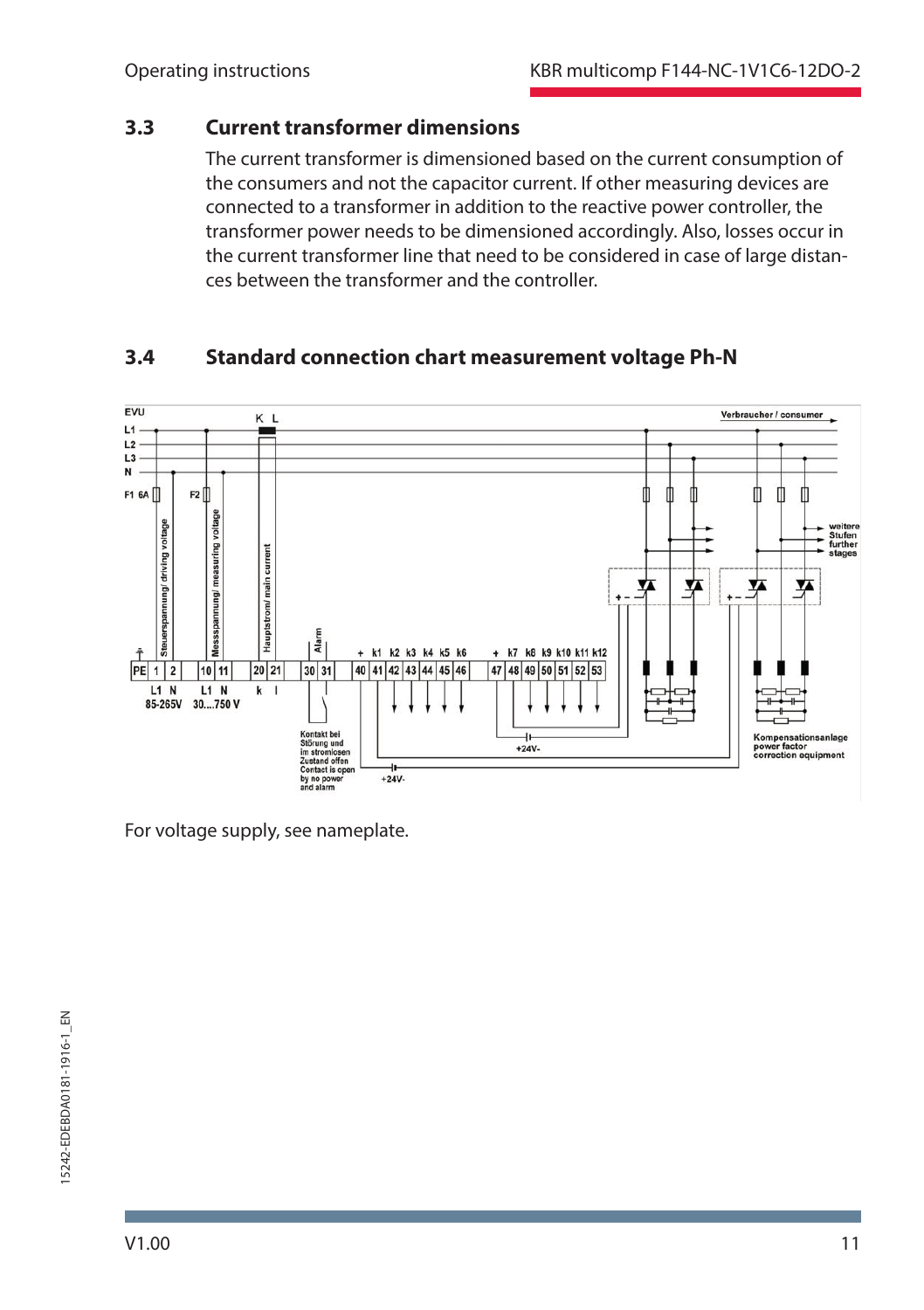

### **3.5 Standard connection chart measurement voltage Ph-Ph**

For voltage supply, see nameplate.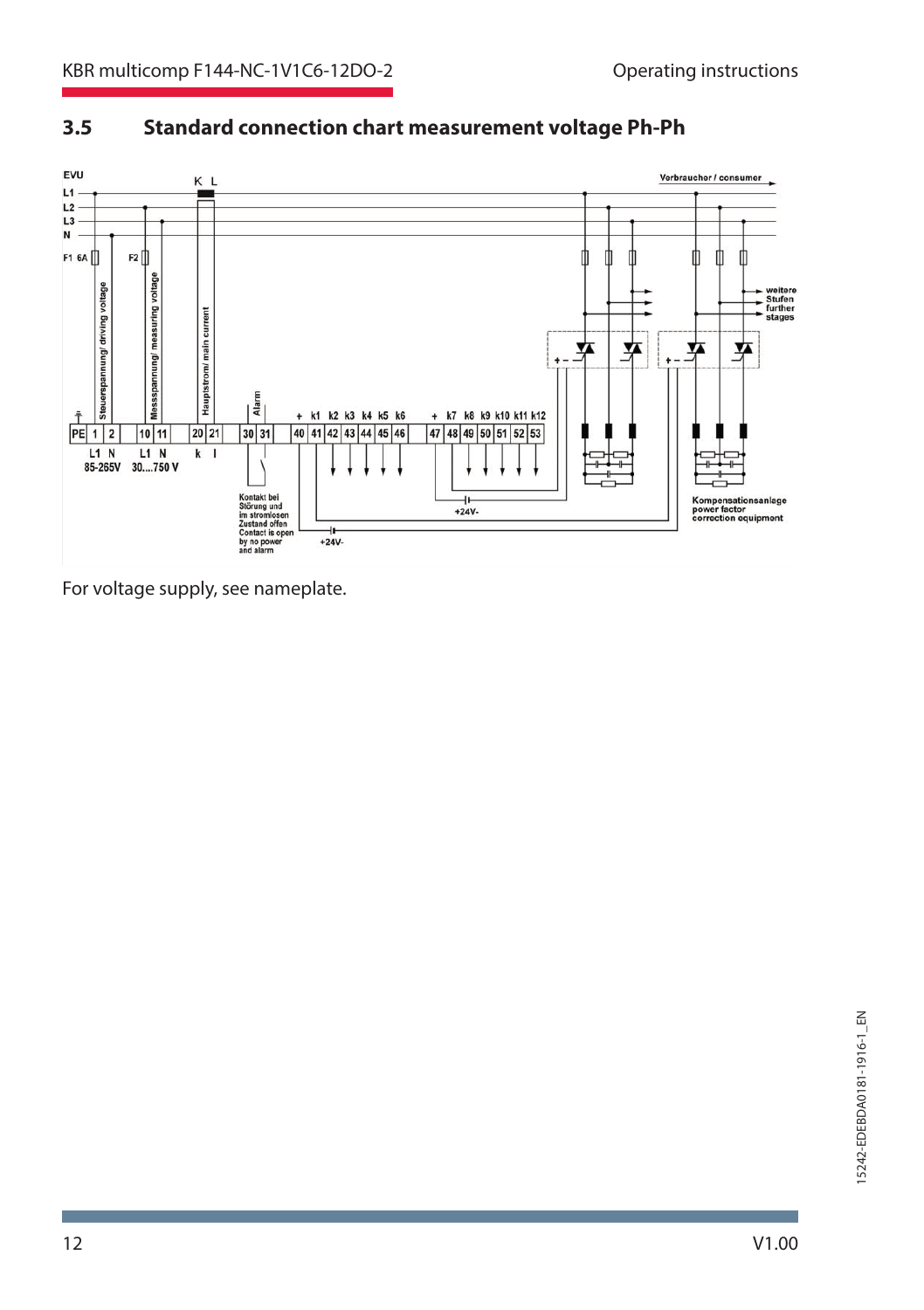# **4 Commissioning the facility**

### **4.1 General commissioning notes**

- $\blacksquare$  Switch on a sufficient number of inductive consumers (e.g. motors) prior to switching on the compensation facility. A transformer current of at least 15 mA needs to flow in the secondary circuit for the controller to be activated. Below this limit the display will show "missing transformer current".
- The transformer connection needs to be checked (transformer ratio too high?).
- $\blacksquare$  Before switching on the controller, measurement voltage must be available. No error message is displayed, but the learning mode cannot be started.
- If stage power has been programmed, the power factor CosPhi should be displayed after initialization. Normally, when no capacitors are connected, CosPhi is in the range of 0.6 to 09. inductive, (e.g. CosPhi 0.80 ind).
- If a capacitive value is displayed, or if there is a flashing G symbol, the phase allocation of current and voltage measurement is incorrect. In the Commissioning programming menu, the phase allocation can be changed using the function Rot.field U and Rot.field I (provided that there is no generator operation at the time).
- $\blacksquare$  The first switching operation may take up to 10 seconds. The stages are switched in a set millisecond interval until compensation. The CosPhi displayed has to converge target CosPhi.

# **Note**

The learning process is started in the Commissioning menu, in the Activate learning mode submenu.

#### **4.2 Compensation facility with controller**

The controller is preset as a component of a compensation facility (refer to connection diagram of compensation facility). The following need to be programmed or checked:

- ZTarget CosPhi according to energy supplier regulations.
- **Primary and secondary current in the main circuit according to the mounted** transformer.
- If required, set measurement voltage transformer data.
- $\blacksquare$  If no stage power has been programmed, the controller will switch into the Commissioning menu. Subsequently, stage power programming can be performed in the settings menu, or using the learning process.

**The programmed values are saved on an EEPROM and will thus not be lost after a network failure.**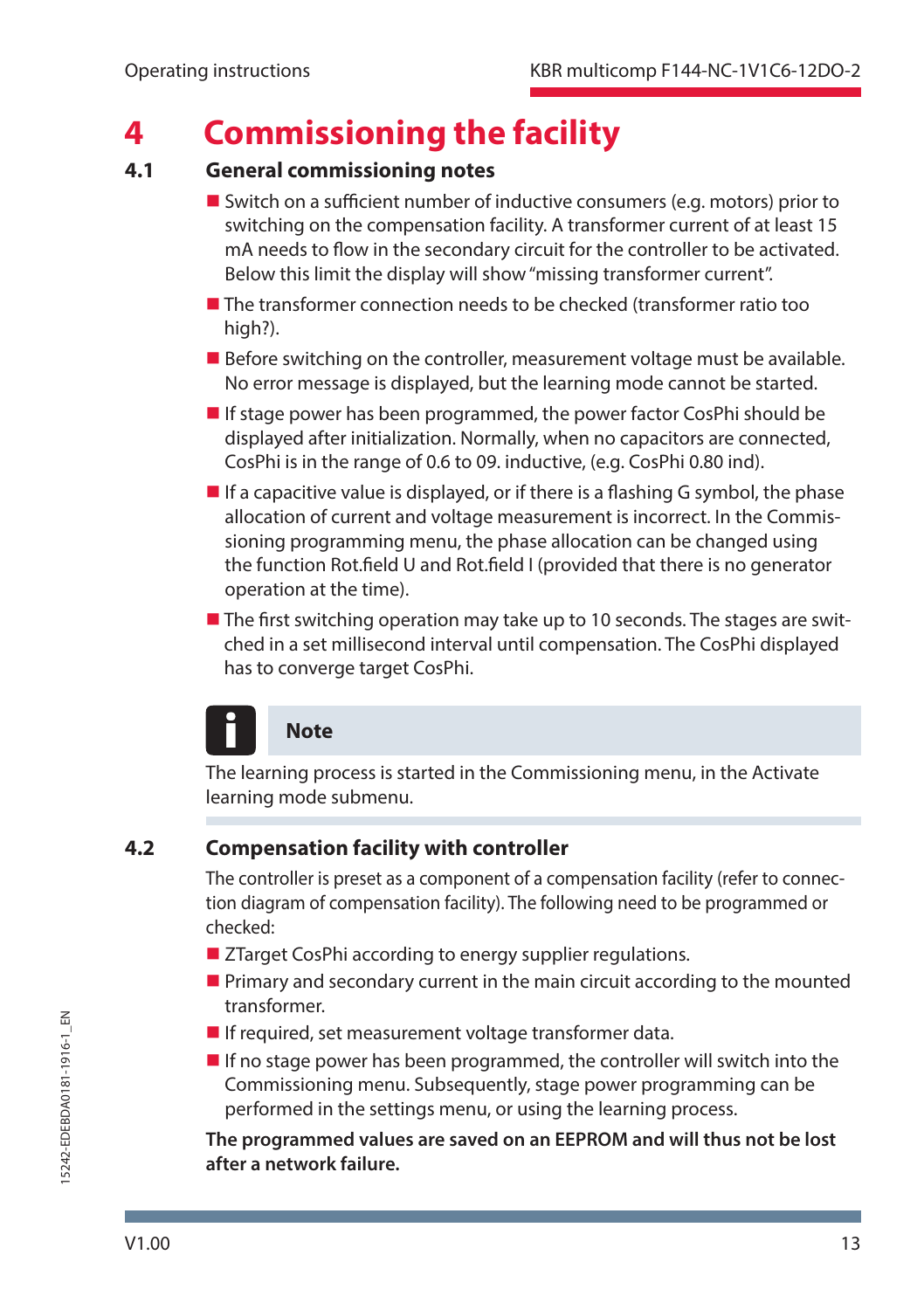# **5 Navigation and device displays**

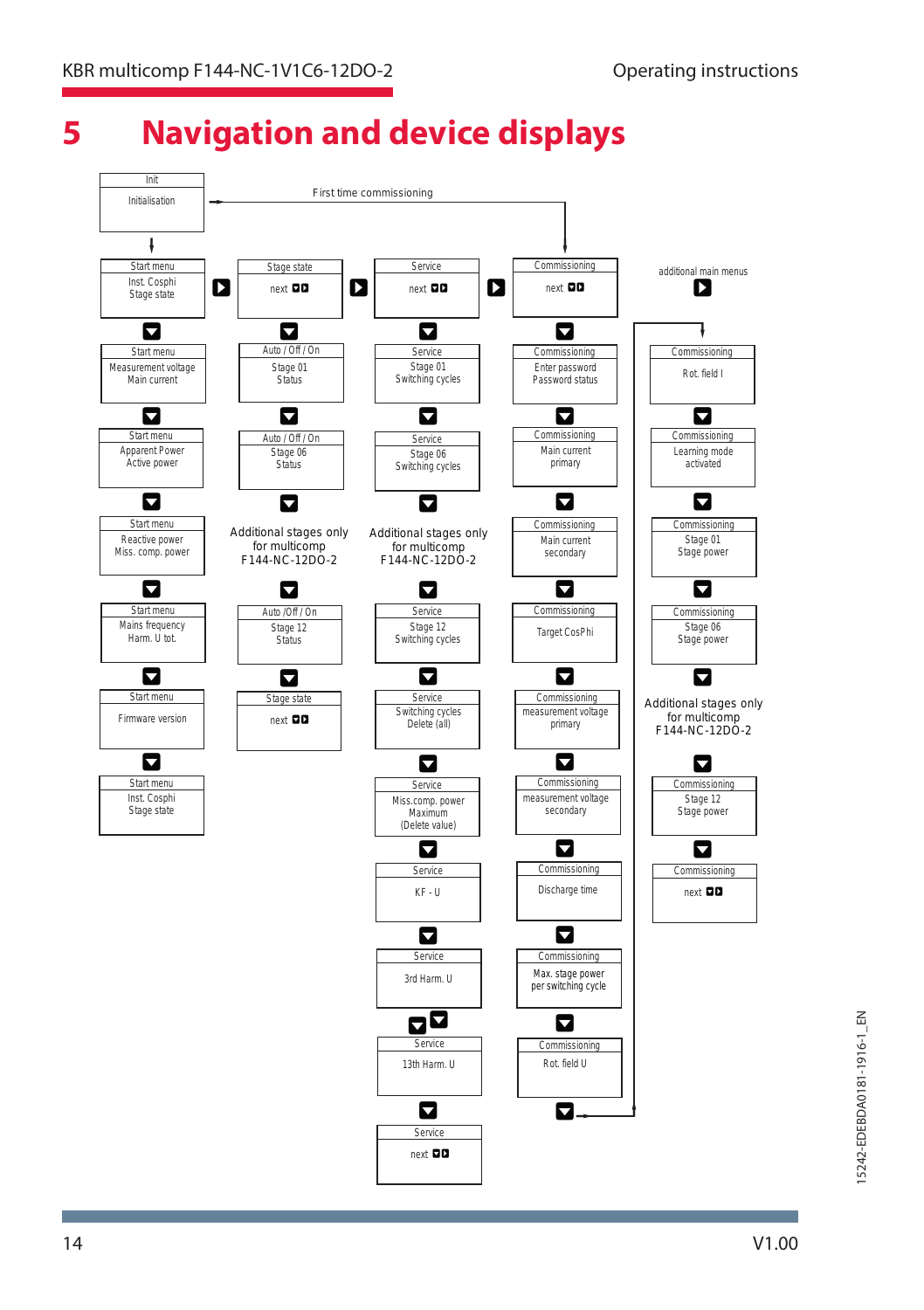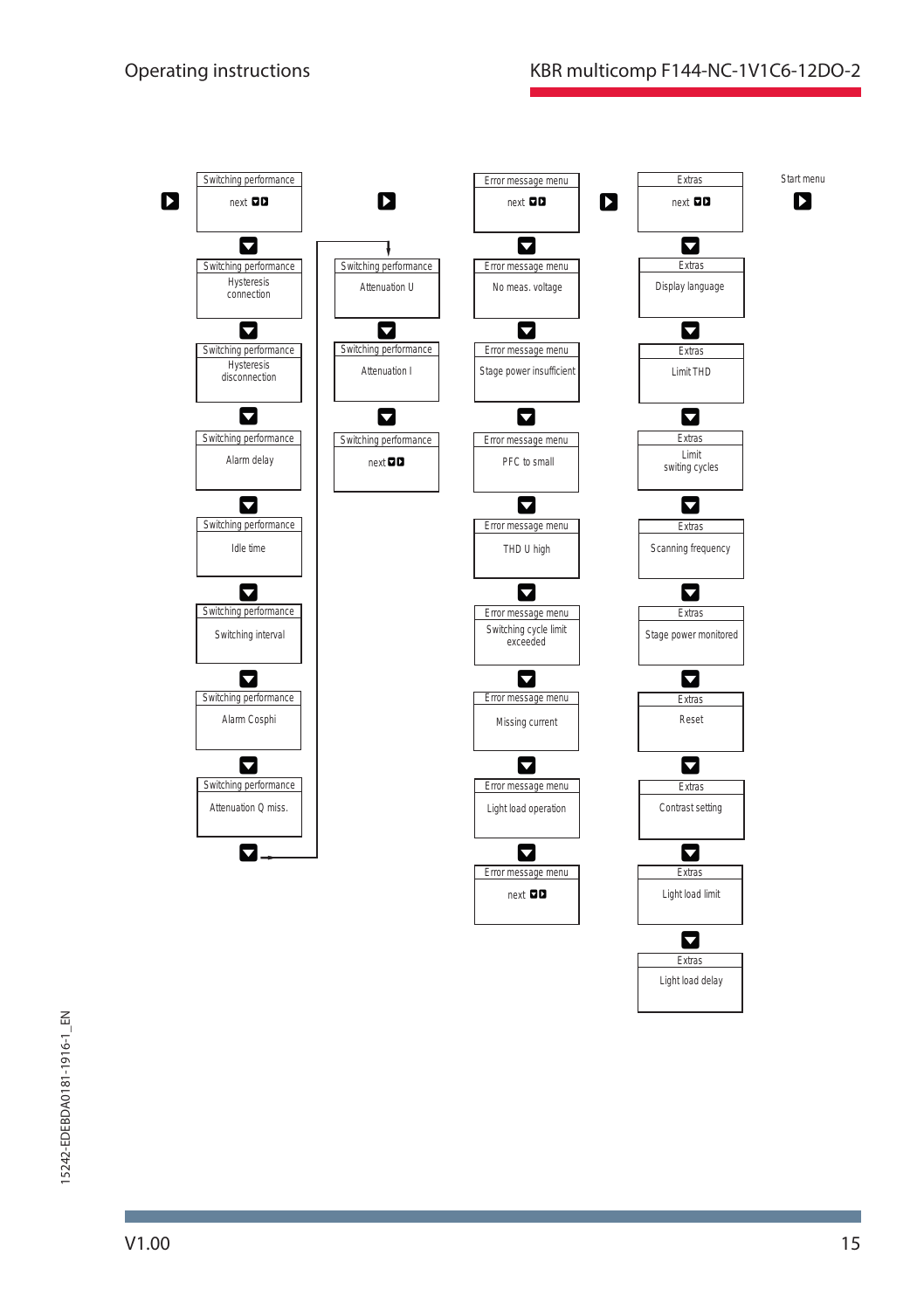# **6 Main menu displays**

For the current displays and the controller configuration, the following main menus with their submenus can be used: see item 5 Navigation and device displays:



### I **Note**

In the next chapter, the main menus and their submenus are described in detail.

Initialization menu – no input possible

```
multicomp 06 Th
Initialisation
```
multicomp F144-NC-1V1C12DO-2 only

multicomp 12 Th Initialisation

Start menu window - display of current values

 $\cos\theta$   $\theta$ ,  $\overline{Z}1$   $\overline{I}ND$  $\uparrow$  AAAA

multicomp F144-NC-1V1C12DO-2 only

cos<sup>4</sup> 0.71 IND  $\uparrow$  AAAA

Stage state window – stage state can be changed

Stage state next.  $+$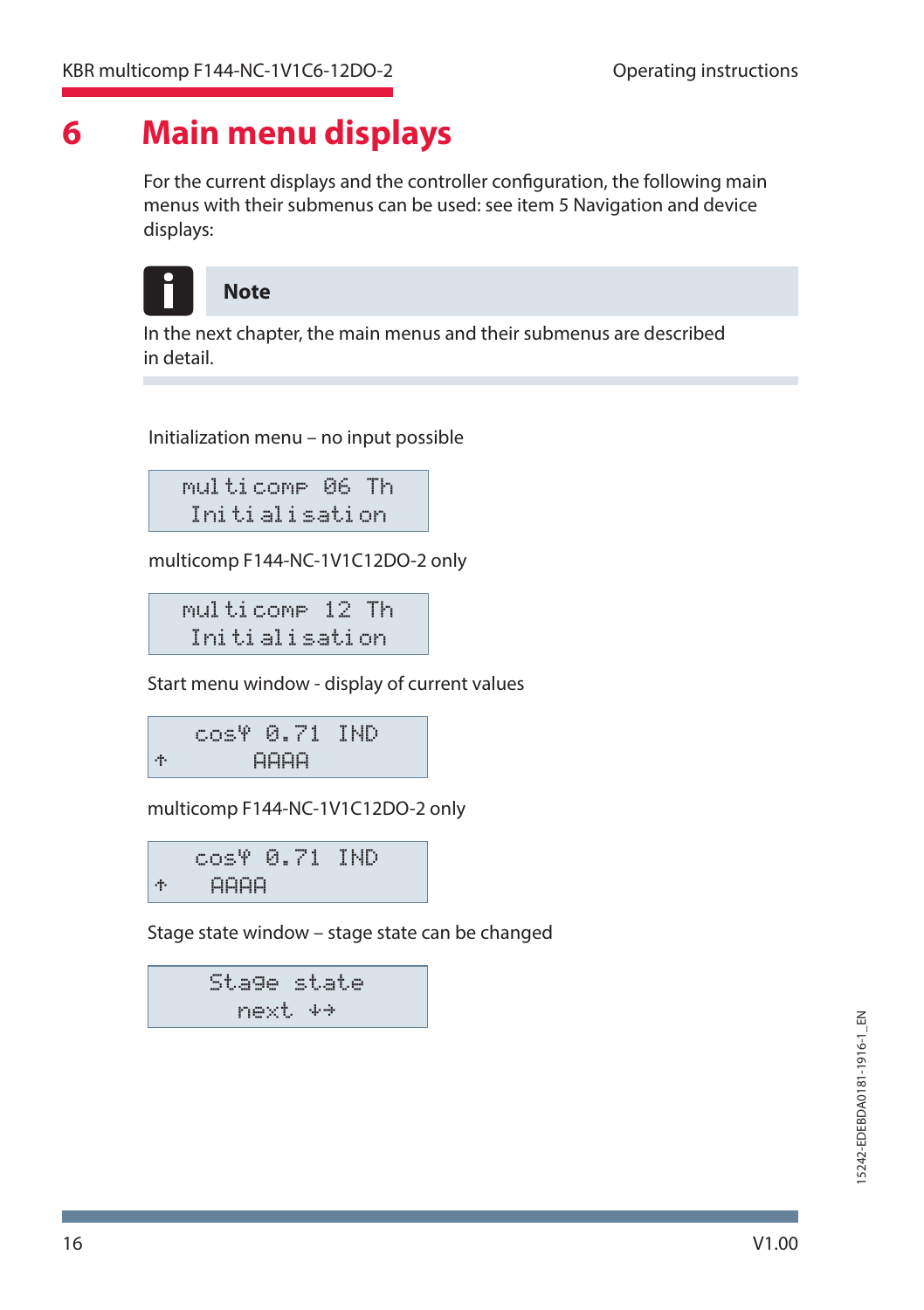Service window – display and deletion options

Service  $next$   $**$ 

Commissioning window – entry of operating parameters

Commissioning next îì

Switching behavior window - influencing switching behavior

Switch. perform. next  $**$ 

Error message menu – editing the error message dialog

Mesage menu  $next$   $*$ 

Extras window – setting special parameters

Extras next  $+$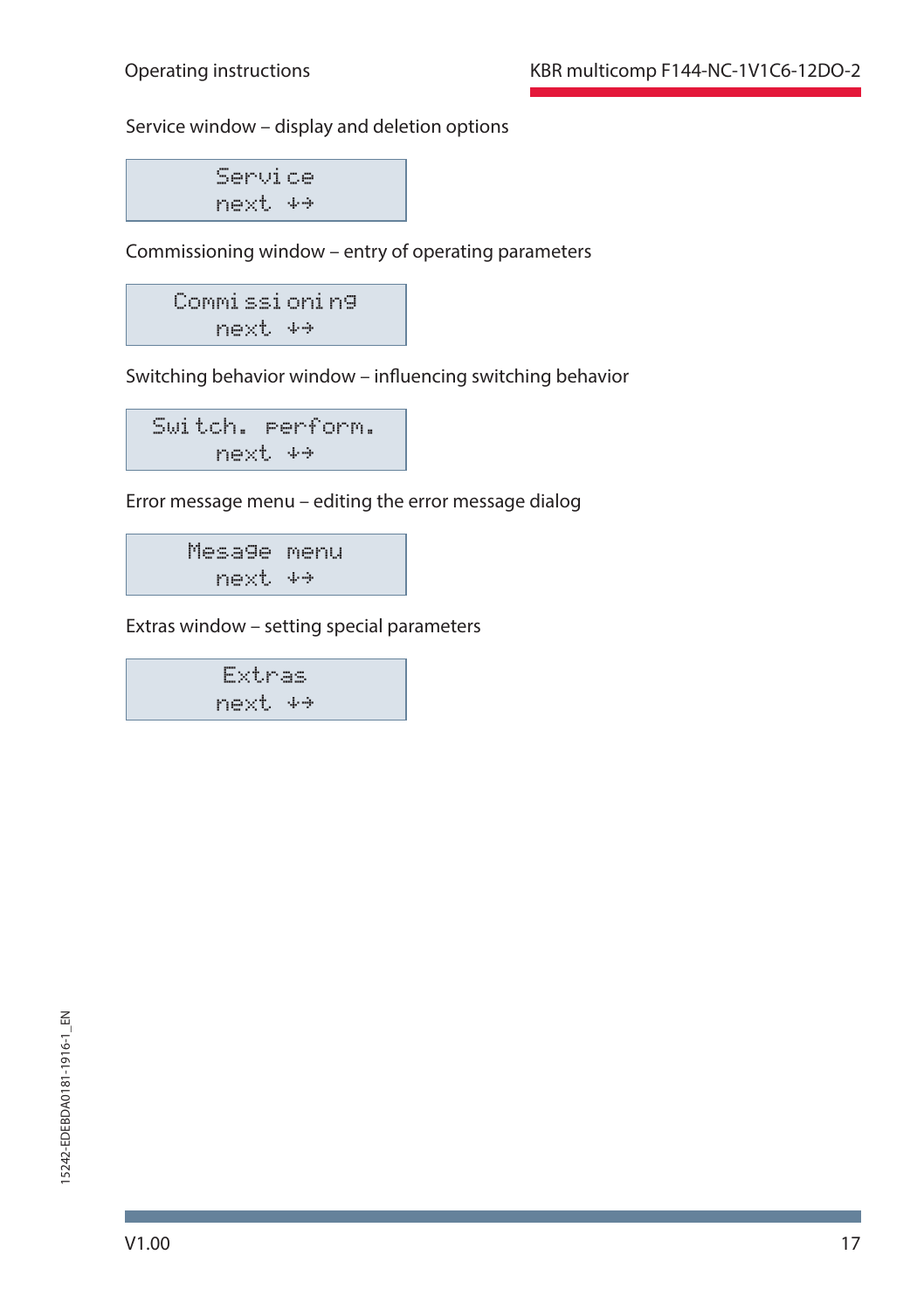# **7 Description of the individual display windows**

## **7.1 Initialization window**

multicomp 06 Th Initialisation

multicomp F144-NC-1V1C12DO-2 only

multicomp 12 Th Initialisation

This is displayed after connecting the supply voltage to the controller.

**Caution** During the initialization period, please do not press any sensor buttons; they are adjusted automatically to ensure correct operation.

### **7.2 Commissioning window if no stage power is programmed:**

```
Commissioning
  next îì
```
If the **multicomp F144-NC-1V1C6/12DO-2** is being commissioned for the first time, after connecting the supply voltage, the initializing window is displayed, followed by the Commissioning window.

This menu is used for the **initial commissioning** of the controller, where all the necessary settings can be made.

If a controller already integrated into a KBR compensation facility by default should be used, only the parameters of the current transformer have to be configured.

Selection of submenus with button  $\blacksquare$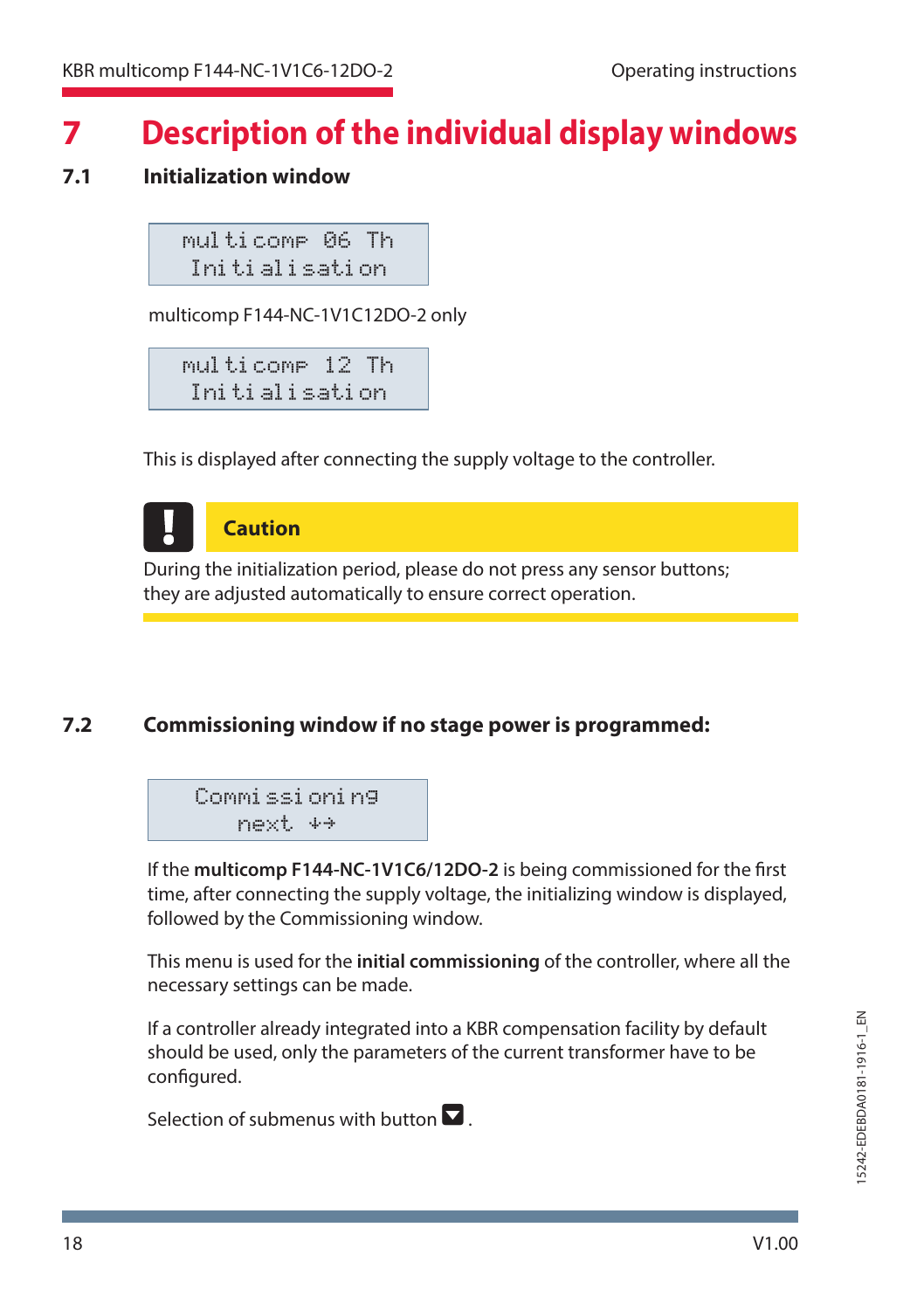#### **Password protection:**

To protect a facility against unauthorized access of the configured parameters, a password can be entered (4-digit number code, e.g. 4321).

In case the password gets lost somehow, the controller can be unlocked with the master password 1976. When unlocking a password protected controller, it is possible to press a button within 300 seconds. If no button is pressed during this period, the controller is locked again.

The password can be configured by pressing the button  $\Box$  to start entering and changing the entry position,  $\mathbf{u}$  to change or set the value and  $\mathbf{v}$  to save the entry.

### **Configuring current transformer values:**

For the compensation controller to function properly, all parameters concerning the current transformer have to be set correctly. Primary and secondary current of the transformer have to be set (submenu Iprim. / Isec.). These parameters can be read on the nameplate of the current transformer. In addition, the phase allocation of the transformer has to be set correctly. In the controller, the phase (L1, L2, L3) in which the current transformer is integrated has to be set (submenu Rot.field I). If the transformer connections are mixed up (k and I interchanged), this can be corrected with the setting -L1, -L2 and -L3.

### **Setting target CosPhi:**

You can ask your energy supply company for the target CosPhi, which should be set up at this point. The target CosPhi is by default set to 0.95 inductive (see chapter Default settings).

#### **Setting the voltage transformer parameters:**

Specify the primary voltage in the U primary submenu, the secondary voltage under U secondary and the phase allocation of the measurement voltage under Rot.field U. These settings apply to a standard network (voltage Ph-Ph: 400V primary, 400V secondary). With measurement voltages of over 500V, the parameters specified on the voltage transformer have to be configured, e.g. 690V / 100V, as well as the measuring mode, e.g. L12 for the measurement voltage connection between the phases L1 and L2.

### **Setting the discharge time:**

Checking or, if required, changing the discharge time of the capacitor stages is a very important menu item. The discharge time can be set between 20 and 9999 msec. Please make sure that the correct value is set, otherwise the capacitors could be damaged.

#### **Configuring the capacitor stages:**

There are two ways of configuring the capacitor stages: The stages can be configured manually or using the learning mode.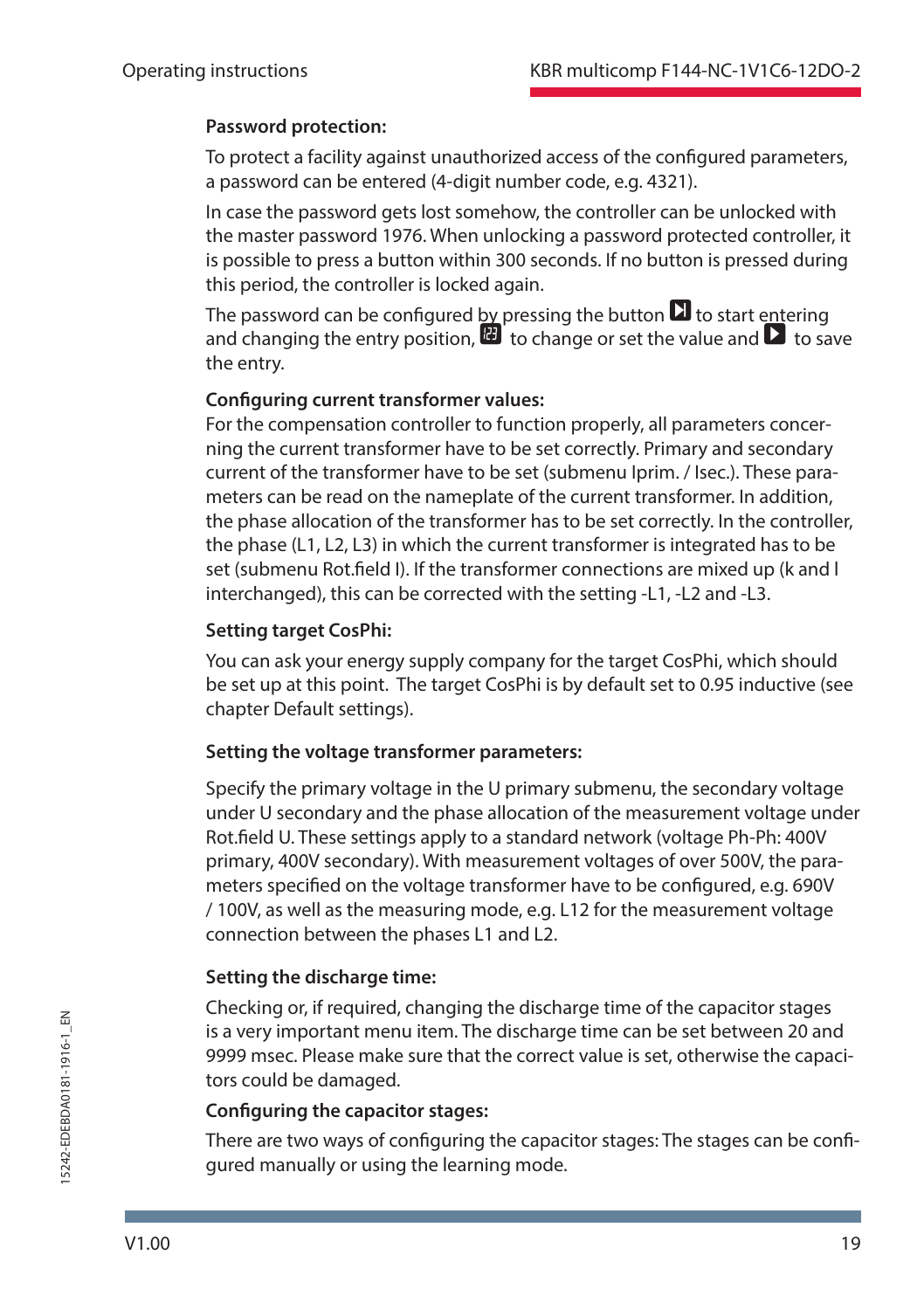# **Caution**

If there is no measurement voltage, the learning mode menu does not appear.

It is important to set the stage power correctly. The stage power can be looked up on the nameplate of the stage or the circuit diagram and then programmed manually. In this case, skip the menu item Activate learning mode and individually enter the power value vor each stage.

If you want to Activate the learning mode, you have to make sure that all previous submenu parameters have been set correctly.

The learning mode is activated by pressing the button  $\Box$  . Change to Yes with the button  $\mathbf F$  and confirm with button  $\mathbf F$ 

The learning mode automatically sets the stage power. However, this value has to be checked after each time the learning process is performed.

#### **Function test:**

After all values have been programmed, a function test should be performed. To do so, the controller has to be taken off the voltage supply for a few seconds.

After connecting it to the voltage supply, the controller has to start automatically. When reading out the CosPhi voltage in the start menu immediately after switching on, CosPhi should be inductive. After approx. 60 seconds, the controller starts to switch on the individual capacitor stages, until the facility is compensated. The CosPhi, which can be read out in the start menu, should have risen in comparison with former values, or it should rise when switching on additional stages. If the compensation facility is set up correctly, the controller should compensate the set target CosPhi after a certain period of time.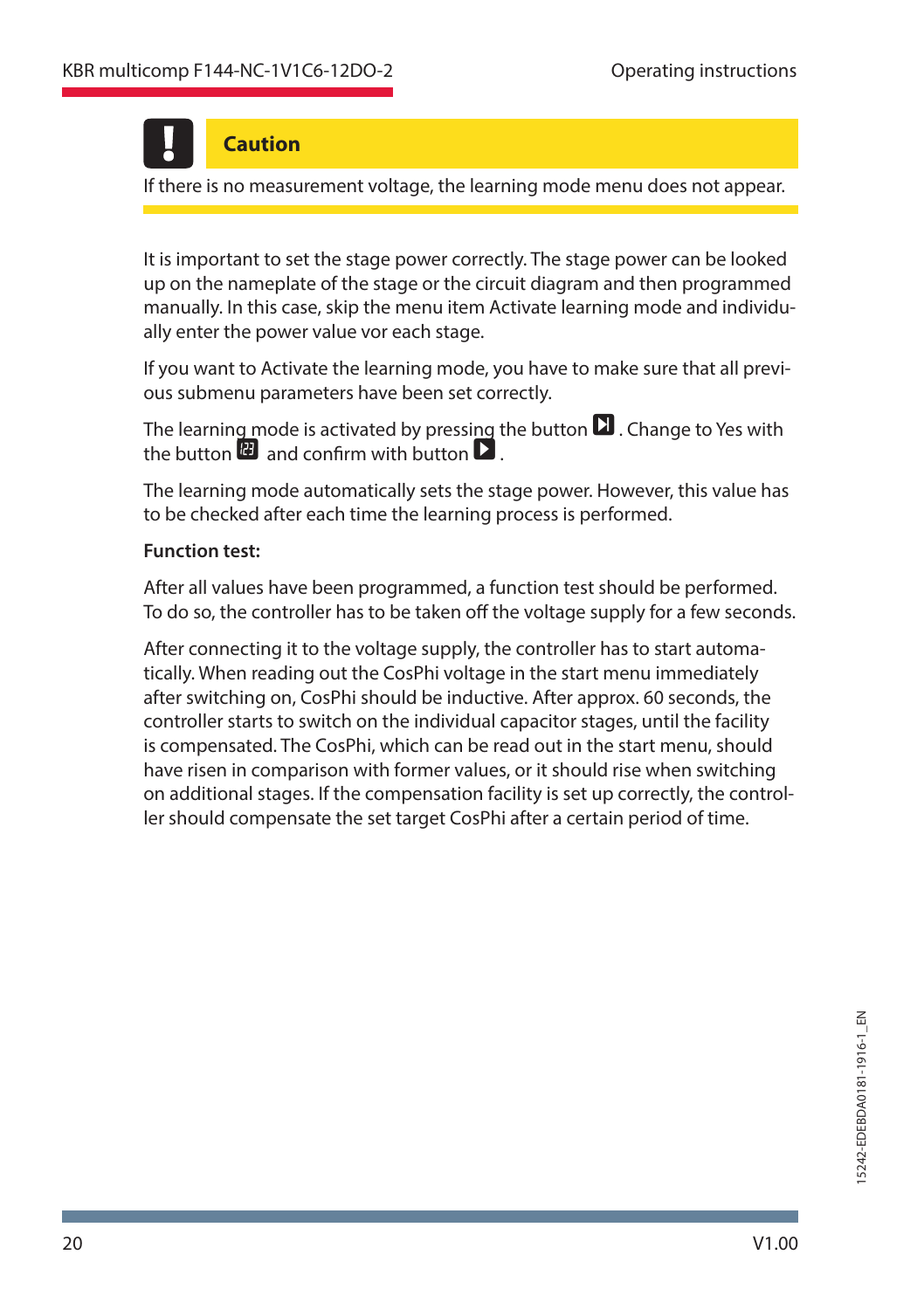### **7.3 Start menu window**

**Exampel:** F144-NC-1V1C12DO-2

$$
\begin{array}{cccc}\n\text{cos}\Psi & \text{0.71} & \text{IND} \\
\text{\#} & \text{A} & \text{A} & \text{AD} \\
\end{array}
$$

This is displayed after the initialization window when the stage power has already been programmed. Here, the current total controller state and the currently measured CosPhi are measured.

#### **Example:**

- Line 1: Currently measured CosPhi 0.71 inductive
- Line 2: Controller connects stages, stage 1 to 4 are already connected in automatic operation, whereby for example the following applies:
- <sup>†</sup> stages are connected when compensation power is required.
- $\dot{a}$  stages are disconnected due to overcompensation.
- $H$  the stage has been connected in automatic operation.
- H the stage has been connected manually.
- 0 the stage has been disconnected manually.
- $X$  the stage has been recognized as being defect (stage monitoring activated, cf. main menu Extras, submenu Stage monitoring).

Selection of submenus with button  $\blacksquare$ .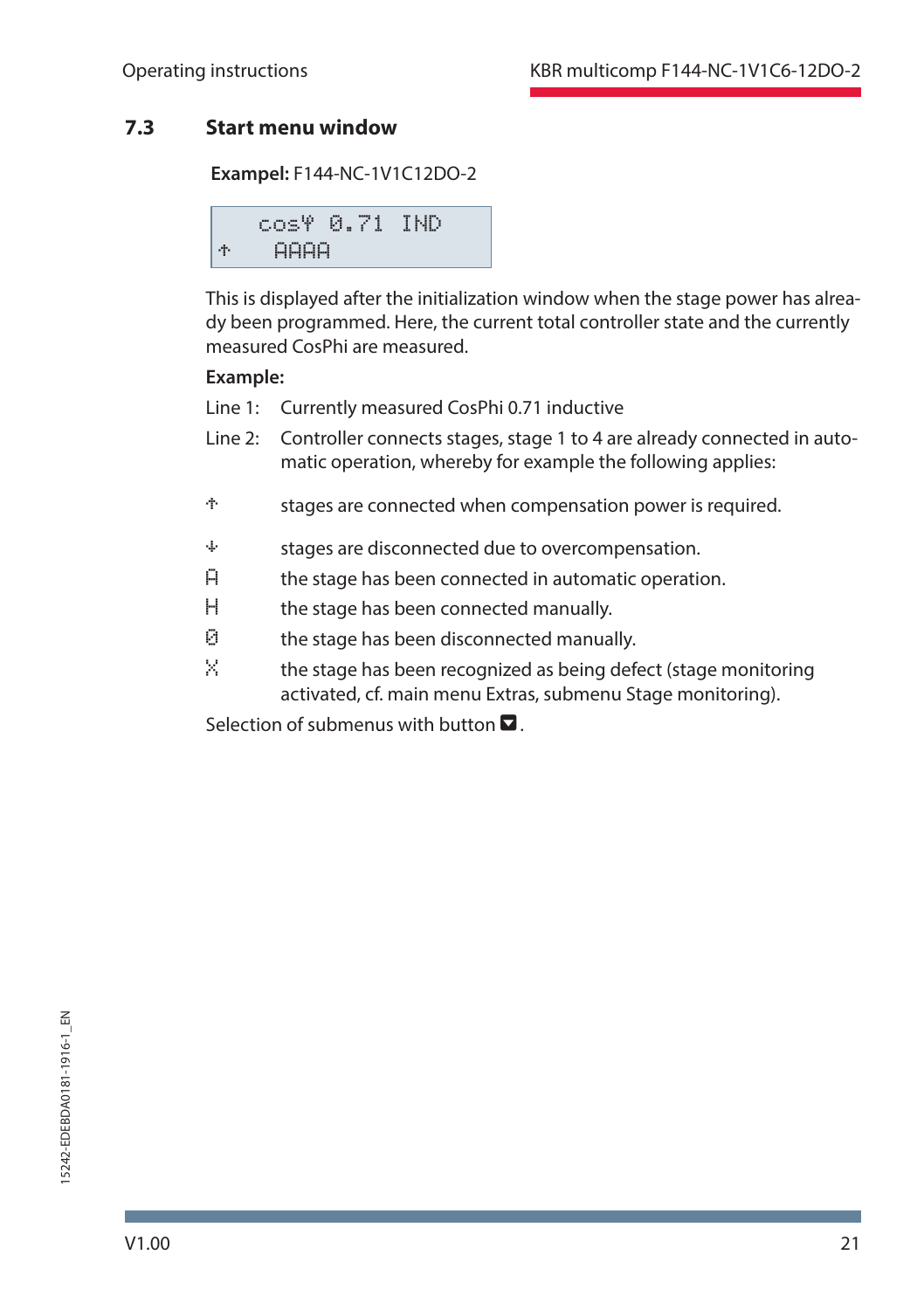#### **The currently measured values are displayed in the submenus:**

measurement voltage in Volt, depending on type of connection chosen (menu Commissioning, submenu Rot.field U) in Ph-N ( $\cdot$ ) or Ph-Ph ( $\triangle$ ).

Apparent current series transformer in Ampere (1-phase value measured).

Apparent power in kVA, extrapolated as 3-phase value (provided that the network load is symmetric).

Active power in kW, extrapolated as 3-phase value (provided that the network load is symmetric).

Reaktiv power in kvar, extrapolated as 3-phase value (provided that the network load is symmetric).

Missing compensation power to achieve the set target CosPhi.

 The missing compensation power is displayed up to a maximum value of 9999.9 kVar.

If the value exceeds this limit, ----.- kvar is displayed

Power frequency in Hertz

THD (Harm. U total) in %, decisive for setting the THD limit (menu Extras, sub menu THD limit)

The firmware version of the controller, e.g. V 1.00R001, is important for support cases, as it can be used to deduce possible changes made to the device firmware.

#### **7.4 Stage state window**



Selection of submenus with button  $\blacksquare$ .

In the submenus of this window, it is displayed whether or not the capacitor stages connected are working in automatic operation, or if they are switched on or off permanently. The individual capacitor stages can be selected by pressing button  $\nabla$ .

By pressing the buttons  $\blacksquare$  to start entering values,  $\blacksquare$  to change and  $\blacksquare$  to save them, you can them, you can change the stage state from  $Huto$  (Automatic) to  $\overline{O}f\overline{f}$  (switched off permanently) or  $\overline{O}f$  (switched on permanently)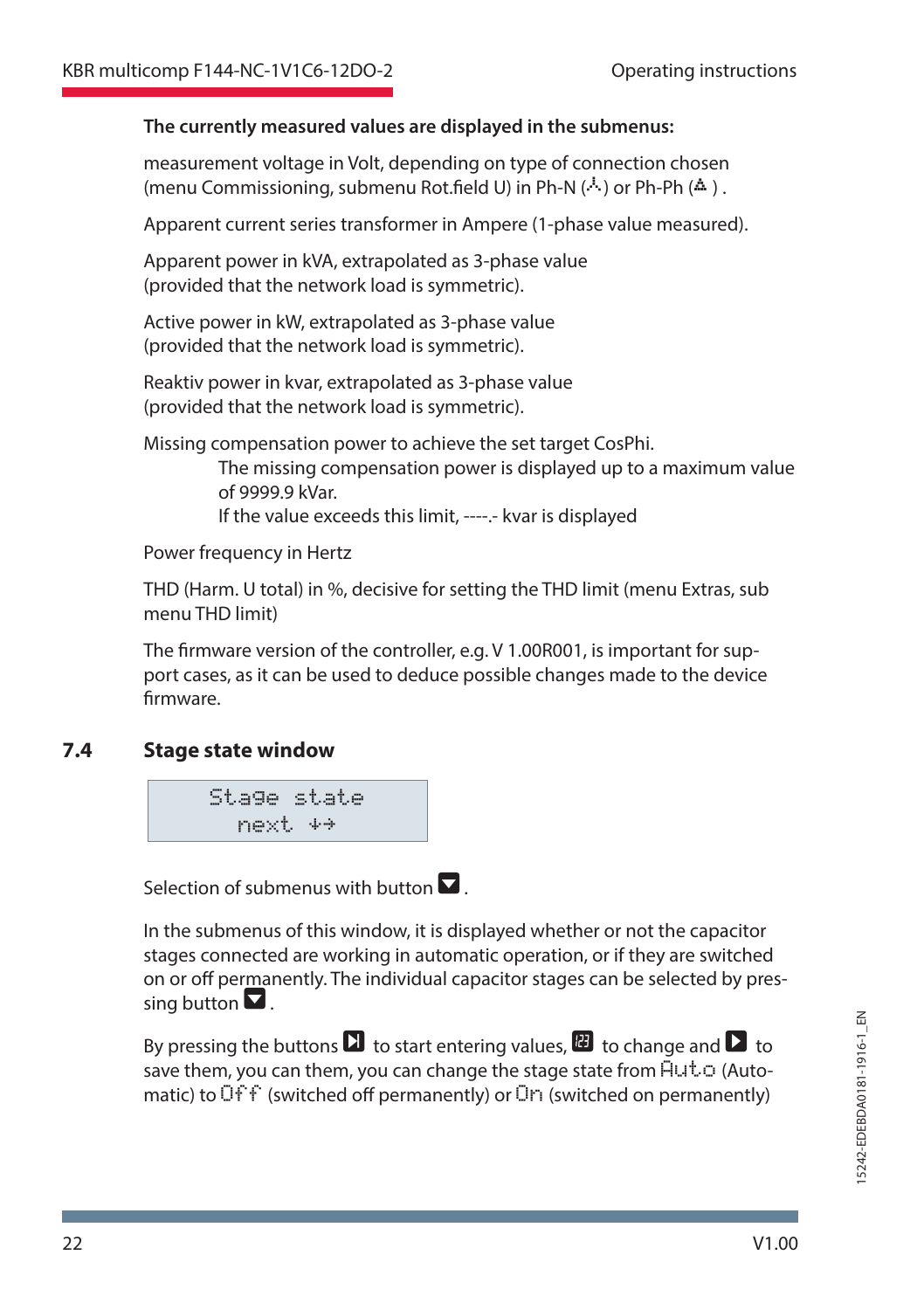**Note**

Capacitor stages permanently switched on or off are not available to calculate the optimizing automatic operation.

### **7.5 Service window:**



Selection of submenus with button  $\nabla$ 

In the submenus of this window, the number of connections of each individual capacitor stage is displayed. In the Delete switching cycles menu item, the cumulated switching cycles can be deleted for all stages. This is done by simultaneously pressing the buttons  $\Box$  and  $\Box$ .

In addition, the value in the menu item Missing Comp. power maximum can be deleted by simultaneously pressing the buttons  $\Box$  and  $\Box$ , resetting the message Facility too small. In case the set target CosPhi is not reached despite all available stages switched on, this message is displayed after the set alarm delay time has elapsed. The alarm delay can be set in the menu Switching performance / Alarm delay.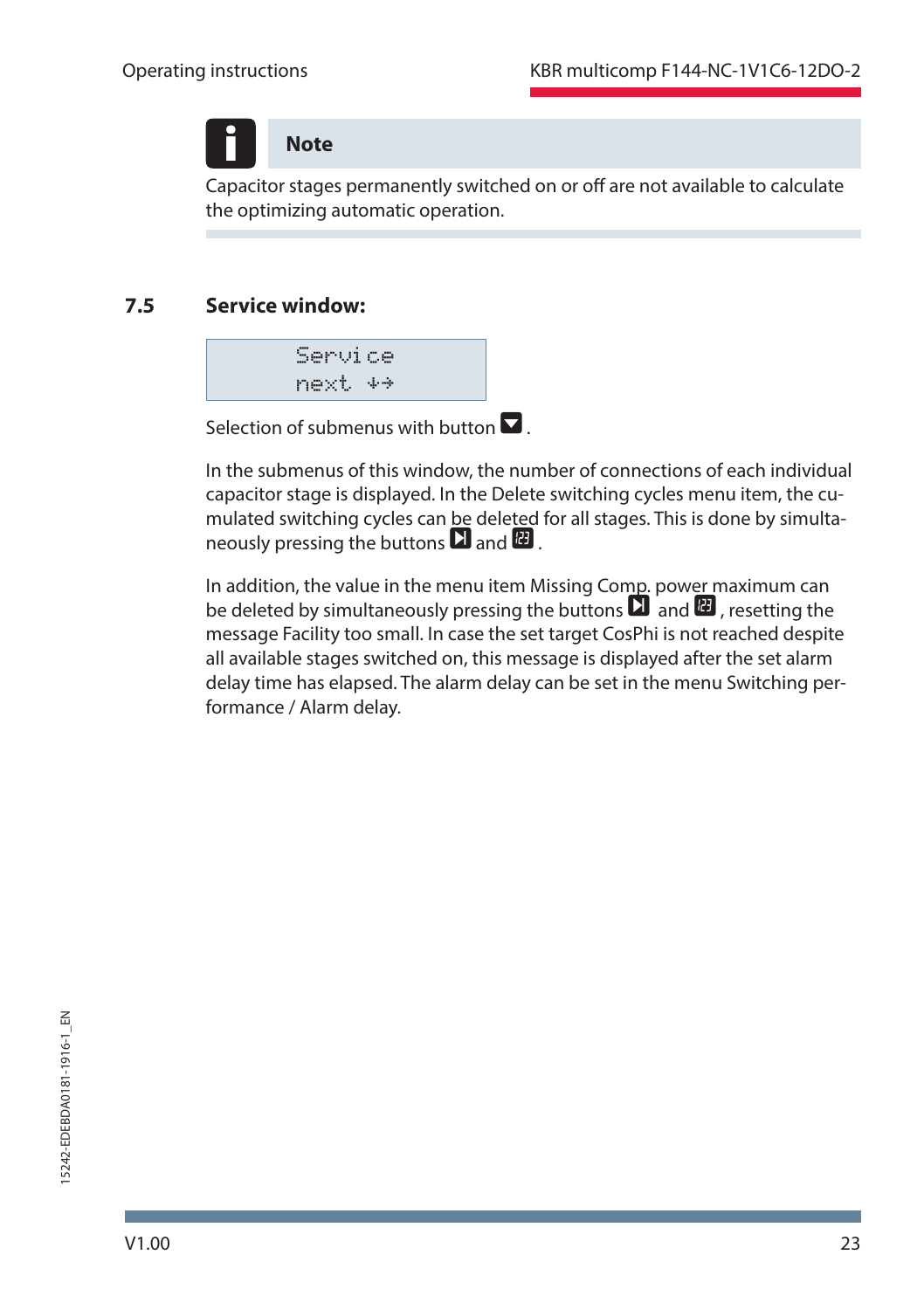### **7.6 Commissioning window**

Commissioning  $next$   $*$ 

Selection of submenus with button  $\blacksquare$ 

In the submenus of this window, a step-by-step description of the commissioning process is given. For facilitie already in operation, the parameters set during commissioning can be read out here.

#### **Password protection:**

To protect a facility against unauthorized access of the configured parameters, a password can be entered (4- digit number code, e.g. 4321).

In case the password gets lost somehow, the controller can be unlocked with the master password 1976. When unlocking a password protected controller, it is possible to press a button within 300 seconds. If no button

is pressed during this period, the controller is locked again  $\Box$  to start entering and changing the entry position,  $\blacksquare$  to change or set the value and  $\blacksquare$  to save the entry.

#### **Configuring current transformer values:**

For the compensation controller to function properly, all parameters concerning the current transformer have to be set correctly. Primary and secondary current of the transformer have to be set (submenu Iprim. / Isec.).

These parameters can be read on the nameplate of the current transformer. In addition, the phase allocation of the transformer has to be set correctly. In the controller, the phase (L1, L2, L3) in which the current transformer is integrated has to be set (submenu Rot.field I). If the transformer connections are mixed up (k and l interchanged), this can be corrected with the setting -L1, -L2 and -L3.

# **Caution**

Subsequently changing the main transformer parameters can directly influence the capacitor stages, for which the stage power was determined using the learning mode. This way it is ensured that the stage power is adequately adjusted in case of a subsequent correction of the transformer parameters. Manually configured stages are not taken into account here.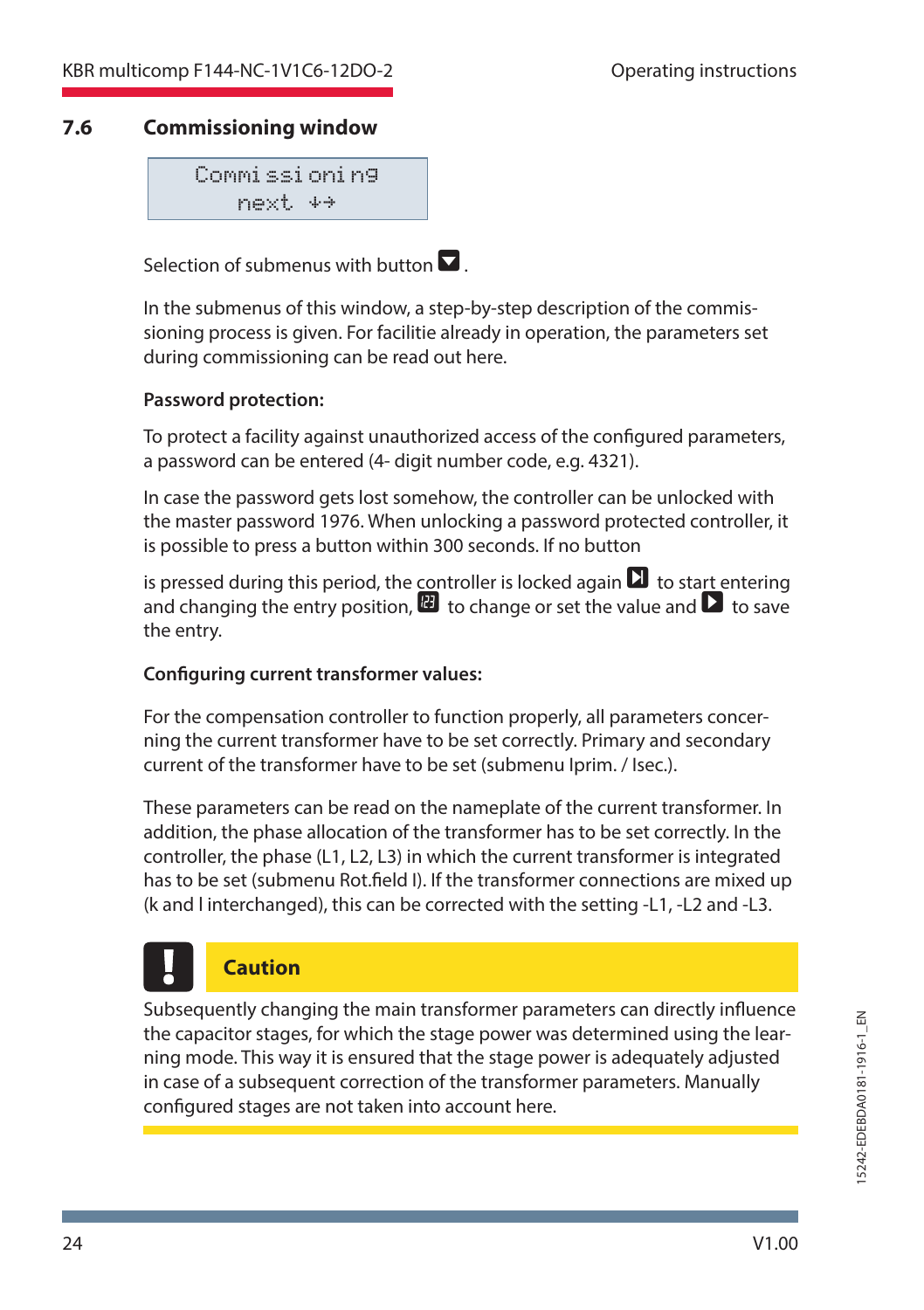#### **Setting target CosPhi:**

You can ask your energy supply company for the target CosPhi, which should be set up at this point. The target CosPhi is by default set to 0.95 inductive (see chapter Default settings).

#### **Setting the voltage transformer parameters:**

Specify the primary voltage in the U primary submenu, the secondary voltage under U secondary and the phase allocation of the measurement voltage under Rot.field U. These settings apply to a standard network (voltage Ph-Ph: 400V primary, 400V secondary). With measurement voltages of over 500V, the parameters specified on the voltage transformer have to be configured, e.g. 690V / 100V, as well as the measuring mode, e.g. L12 for the measurement voltage connection between the phases L1 and L2.

#### **Setting the discharge time:**

Checking or, if required, changing the discharge time of the capacitor stages is a very important menu item. Please make sure that the correct value is set, otherwise the capacitors could be damaged.

#### **Setting the maximum stage power per switchting operation:**

To quickly compensate missing compensation power or overcompensation, it is possible to switch identical or different stage powers at the same time. The number of stages to be switched simultaneously is determined by the value "maximum stage power per switching operation".

#### Example:

If there is a missing compensation power of 50 kvar or more at a limit of 50 kvar for this function, the controller simultaneously switches e.g. 2x20 kvar and 1x10 kvar. The same applies to switch-off in case of overcompensation.

If the stage power limit is set lower than the value of the largest existing stage, but larger than "0", the controller automatically uses the largest capacitor stage available.

If the maximum stage power is set at "0", this function is deactivated and each capacitor stage is switched individually by the controller.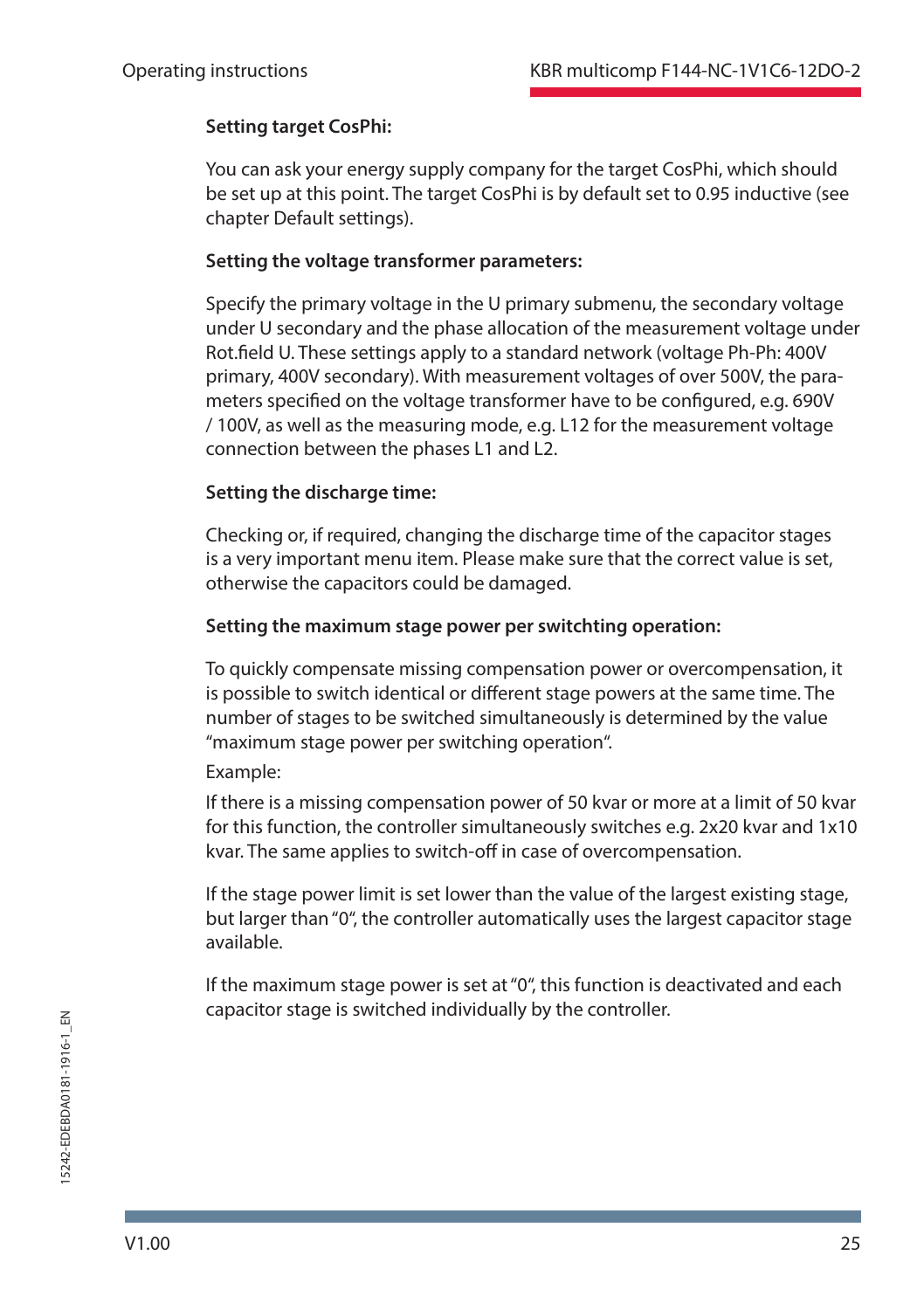#### **Configuring the capacitor stages:**

There are two ways of configuring the capacitor stages: The stages can be configured manually or using the learning mode.

It is important to set the stage power correctly. The stage power can be looked up on the nameplate of the stage or the circuit diagram and then programmed manually. In this case, skip the menu item Activate learning mode and individually enter the power value vor each stage.



#### **Note**

If the menu item Activate learning mode cannot be selected, you have to verify that there is measurement voltage available at the controller. If this is not the case, the menu item is automatically disabled..

If you want to Activate the learning mode, you have to make sure that all previous submenu parameters have been set correctly.

The learning mode is activated by pressing the button  $\Box$  Change to Yes with the button  $\mathbb{E}$  and confirm with the button  $\mathbb{E}$ .

After starting the learning mode,  $\#$  ak  $\cup \#$  is flashing, and the remaining time until the end of the learning mode is displayed..



### **Note**

The learning mode then automatically sets the stage power. However, this value has to be checked after each time the learning process is performed..

### **7.7 Switching performance window**

Switch. perform. next  $4+$ 

Selection of submenus with button  $\blacksquare$ 

In the submenus of this window, the settings made for the switching performance by default are displayed (default settings). These settings apply to most of the compensation facilities.



## **Caution**

However, you have to check all parameters to make sure that there are no deviations from the requirements the facility has to fulfill.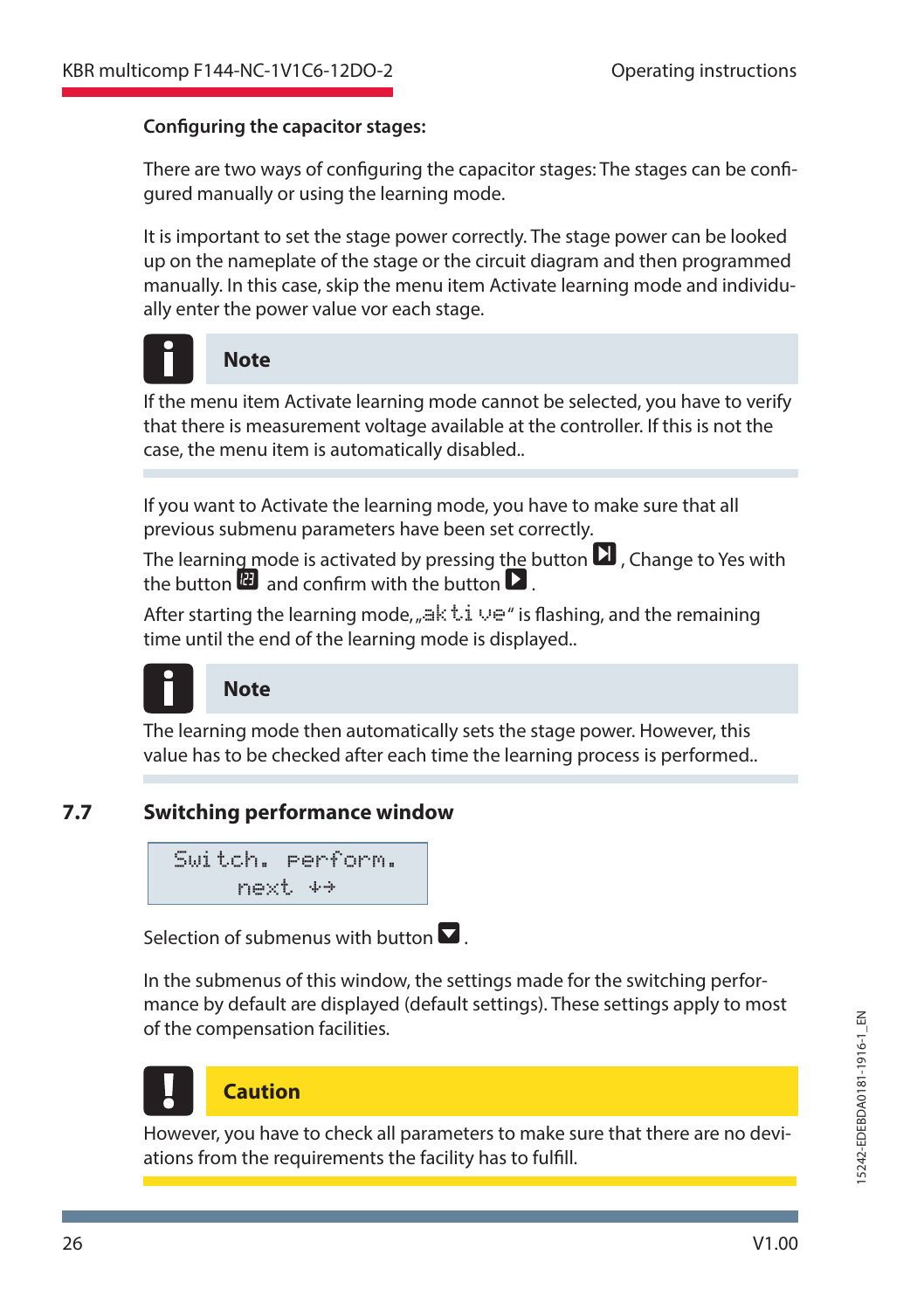The following submenus are available to influence the switching perfor**mance.**

**Hysteresis connection** (default setting 100%, setting range 70 to 150 %): This value denes the switch-on criterion of the controller. This means the controller would switch on at 100% missing compensation power in relation to the smallest automatic capacitor stage of the facility.

**Hysteresis disconnection** (default setting 100%, setting range 70 to 150 %): This value defines the switch-off criterion of the controller. This means the controller would switch off at 100% overcompensation power in relation to the smallest automatic capacitor stage of the facility.

**Alarm delay** (default setting 1200 seconds, setting range 0 to 3000 seconds): This value defines the time until the message Facility too small is displayed. In case the set alarm CosPhi is not reached despite all available stages switched on, this message is displayed after the set alarm delay time has elapsed.

**Idle time** (default setting 20 milliseconds, setting range 20 to 9999 milliseconds): This value defines the time the controller is idle after compensation before another switching operation is performed (connection or disconnection).

**Switching interval** (default setting 50 milliseconds, setting range 50 to 9999 milliseconds): This value defines the time the controller is always idle between two switching operations.

**Alarm CosPhi** (default setting ind. 0.92, setting range ind. 0.70 to 1.0): This value is connected to the message Facility too small. If this value is not reached after the alarm delay has elapsed despite all stages switched on, the message Facility too small is displayed.

Attenuation Qmiss (default settings 0, setting range 0 to 9): This value defines how much the display is attenuated to prevent fast parameter changes of the missing compensation power.

Attenuation U (default settings 0, setting range 0 to 9): This value defines how much the display is attenuated to prevent fast parameter changes of the measurement voltage.

Attenuation I (default settings 0, setting range 0 to 9): This value defines how much the display is attenuated to prevent fast parameter changes of the measurement current.

# **Note**

If the capacitor discharge time and the switching interval of the stages is set lower than 101 msec, the attenuation value set will not be taken into account.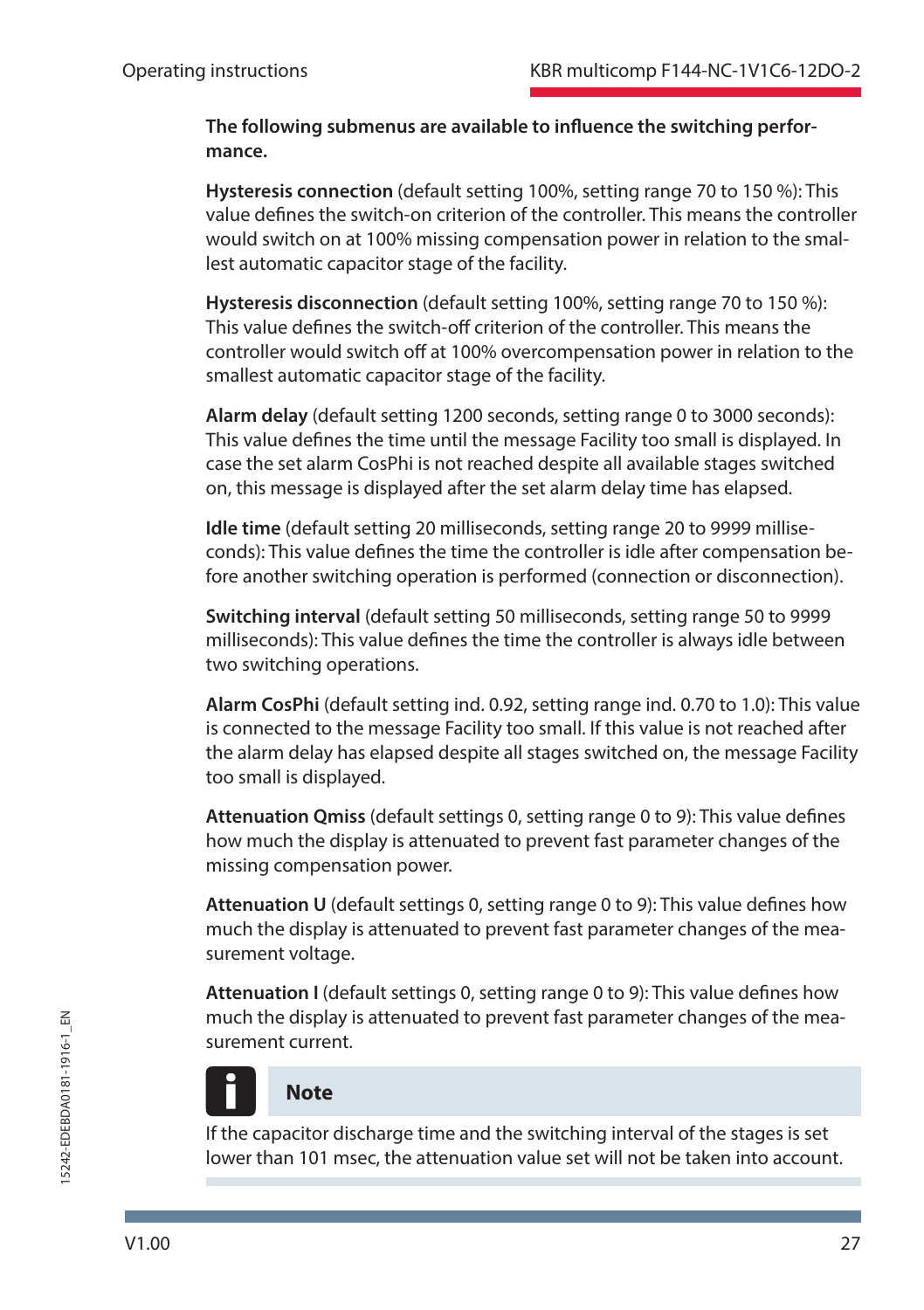#### **7.8 Error message menu**

message menu  $next$   $*$ 

Selection of submenus with button  $\nabla$ 

IIn the submenus of this window, the possible messages are displayed, as well as the display configuration.

The following error messages can be configured:

| Alarm submenu                    |   | Possible actions |              |                   |
|----------------------------------|---|------------------|--------------|-------------------|
|                                  | ₹ | Message          | Alarm relay  | Message and relay |
| Missing measurement voltage      | ✓ | $\checkmark$     | $\checkmark$ | ✓                 |
| Missing stage power              | ✓ | $\checkmark$     | $\checkmark$ | $\checkmark$      |
| PFC too small                    | ✓ | $\checkmark$     | $\checkmark$ | ✓                 |
| THD (voltage harmonics) too high | ✓ | $\checkmark$     | $\checkmark$ | $\checkmark$      |
| Missing current                  | ✓ | $\checkmark$     | ✓            | $\checkmark$      |
| Light load operation             | ✓ | $\checkmark$     | $\checkmark$ | ✓                 |

If a submenu is selected (using the button  $\blacksquare$ ), the error message dialog can be changed by pressing the buttons  $\Box$  to start entering values.  $\Box$  to change the settings and  $\Box$  to save them.



**Caution**

If there is a Stage monitoring error (cf. menu Extras (7.9), submenu Monitoring stage power), no message is displayed, and only the stages in the start menu window are marked with an  $\ddot{\sim}$ .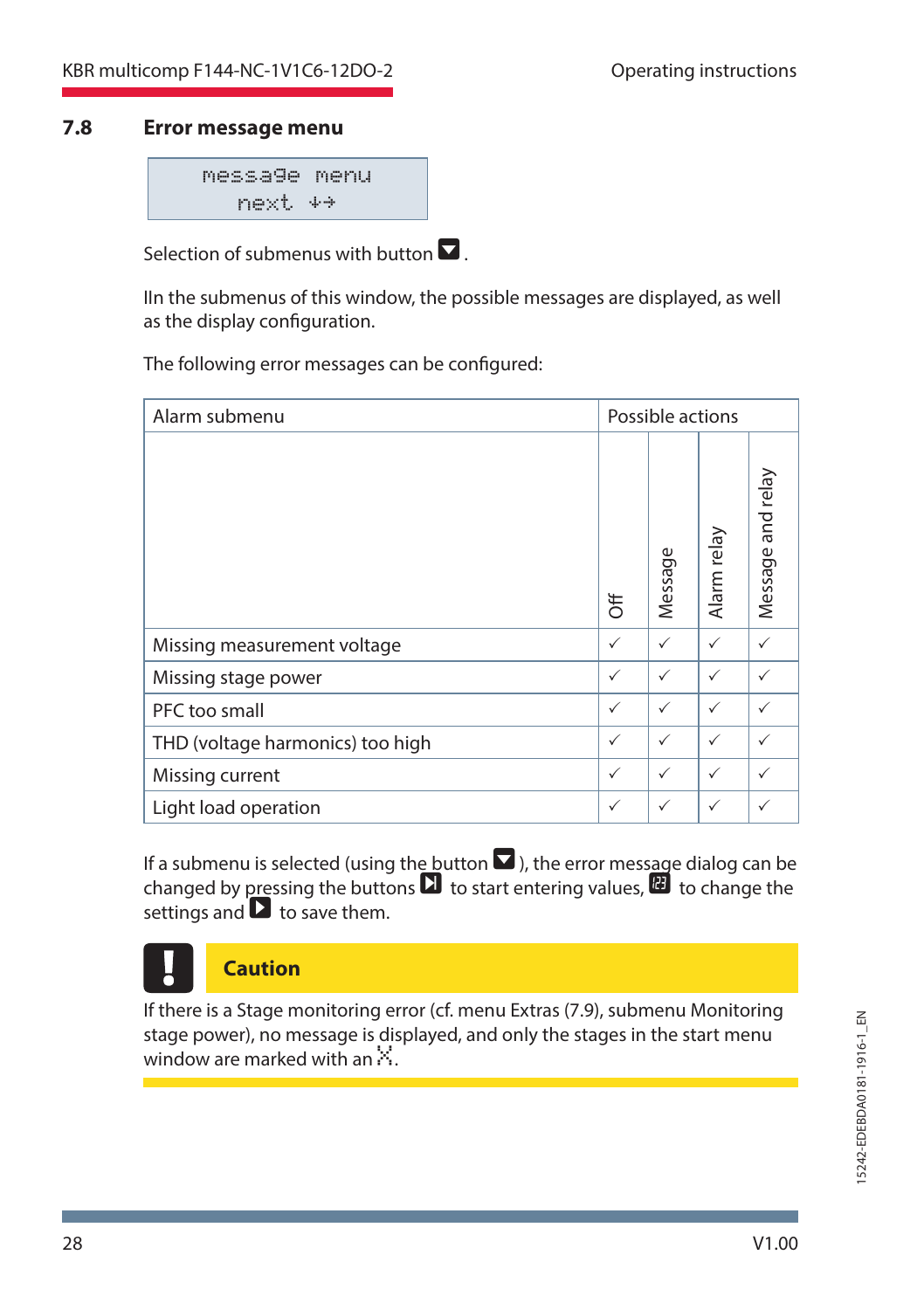### **7.9 Window Extras**

Extras  $next$   $*$ 

Selection of submenus with button  $\blacksquare$ 

In the submenus of this window, the additional settings possible are displayed.

If a submenu is selected (using the button  $\blacksquare$ ), the settings can be changed by pressing the button  $\Box$  to start entering values.  $\Box$  to change the setting and  $\mathbf{D}$  to save it.

#### **The following submenus are available:**

**Language:** In this submenu, you can choose the language of the LCD.

**THD limit:** The limiting value of the harmonic switch-off refers on one hand to the total of all measurement voltage harmonics. The programming range lies between 0 and 10%. The setting is done in steps of 1%. In addition, harmonics monitoring can be disabled here (for configuration limit  $= 0$ ). For voltage harmonics exceeding the limit, error messages are displayed and a stage disconnect is performed.

**Scanning frequency:** In this submenu, the power frequency tracing settings are displayed. The setting Auto causes the scanning frequency to be traced automatically, within a range of 40 to 70 Hertz. Alternatively, a fixed scanning frequency of 50 Hz or 60 Hz can be set.

**Monitoring stage power:** In this submenu, the monitoring of the stage power can be enabled or disabled. However, only stages in automatic operation can be monitored. The stage power configured manually is not taken into account, as it is assumed that the stage power has been configured in accordance with the nameplate of the compensation stage.

**Operating mode:** Each time a capacitor stage is switched on, it is checked whether or not a change of current takes place in the series transformer. If this is not the case, the stage is marked with an  $\ddot{\times}$  in the start menu window. The following reasons are possible and have to be checked:

- Capacitor defective
- Fuse defective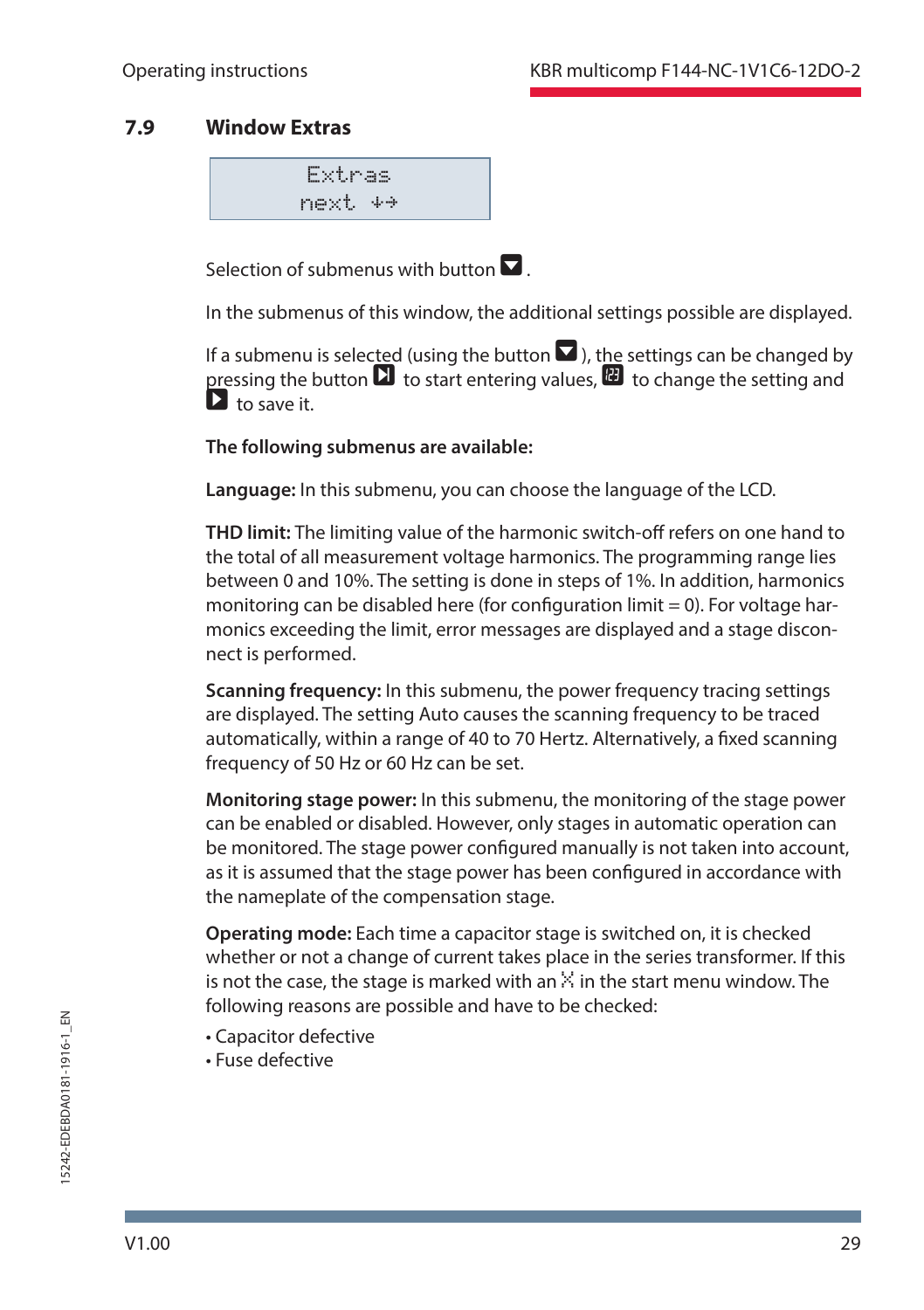**Reset:** With the item Reset, it is possible to reset the programmed parameters of the controller. Here, the programmable parameters are reset to default settings. A listing of the settings can be found in the appendix menu 2: Operating and display panel.

This has the advantage of all configured parameters to be deleted at once and the controller restarting with the default settings stored.

**Perform reset:** Menu Extras, menu item Reset Press button  $\mathbf{\Sigma}$  = Reset flashes Press buttons  $\Box$  and  $\Box$  simultaneously = done is displayed After about 2 seconds, the display switches back to Reset



The resetting process can be interrupted by pressing the button  $\blacksquare$ .

**Contrast setting:** The contrast settings of the LCD can be changed in this submenu. Setting range: 0 to 10.

Low load measuring current limit: For the operating status low load operation, you can set the measuring threshold to 15 mA or 50 mA (the default setting is  $15 \text{ mA}$ 

Low load stage switch-off delay time: The delay time for switching off the compensation stages can be set to between 1 minute and 60 minutes (the default setting is 60 minutes).



# **Note**

The operating status low load operation is activated if the measuring current flowing through the main current transformer is too low because of inactive consumers. If the measuring current falls below the measuring threshold, the compensation stages switched on in automatic mode are gradually switched off after the set delay time has elapsed. This does not apply to stages that were switched manually.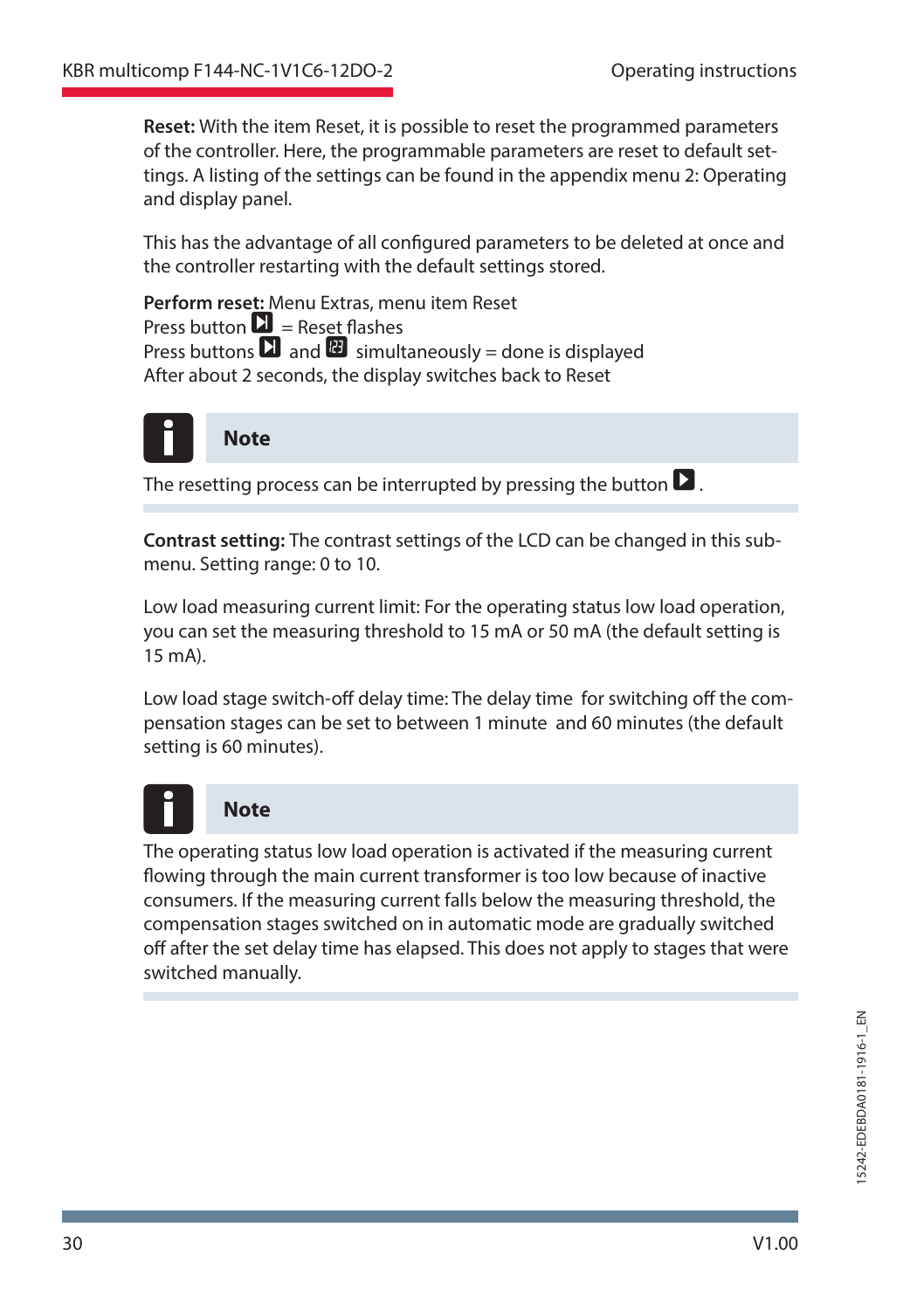# **8 Notes on detecting errors**

#### **Undercompensation, not enough stages are connected:**

Check controller for error displays (refer to section 7.8). If the target CosPhi is set to 0.8 capacitive, the capacitors need to connected one after another. If the facility is not over-dimensioned, almost all stages need to be connected.

#### **Undercompensation, all stages are connected:**

The existing facility is not sufficient (e.g. due to new inductive consumers). Please contact your local representative (extend your facility). See the cover sheet of these operating instructions for the service telephone number.

Check the main fuse and group fuses of the facility. Checking the controller parameters. The group fuses must display at least 1.7 times the value of the capacitor power. If the fuses do not hold, despite their being correctly selected, the groups must be checked individually for excessive current input and for defective contactors.

#### **Overcompensation, too many stages are connected:**

Check controller settings (target CosPhi capacitive?). Transformer connected in the wrong position?

#### **Controller switches a lot, in particular during low load (at the weekend, during the night):**

Check programming of the transformer ratio. Switch on a small stage permanently (manually), if required.



**If no cause of error is found, please call your local representative. Please see the cover sheet of this manual for the phone number.**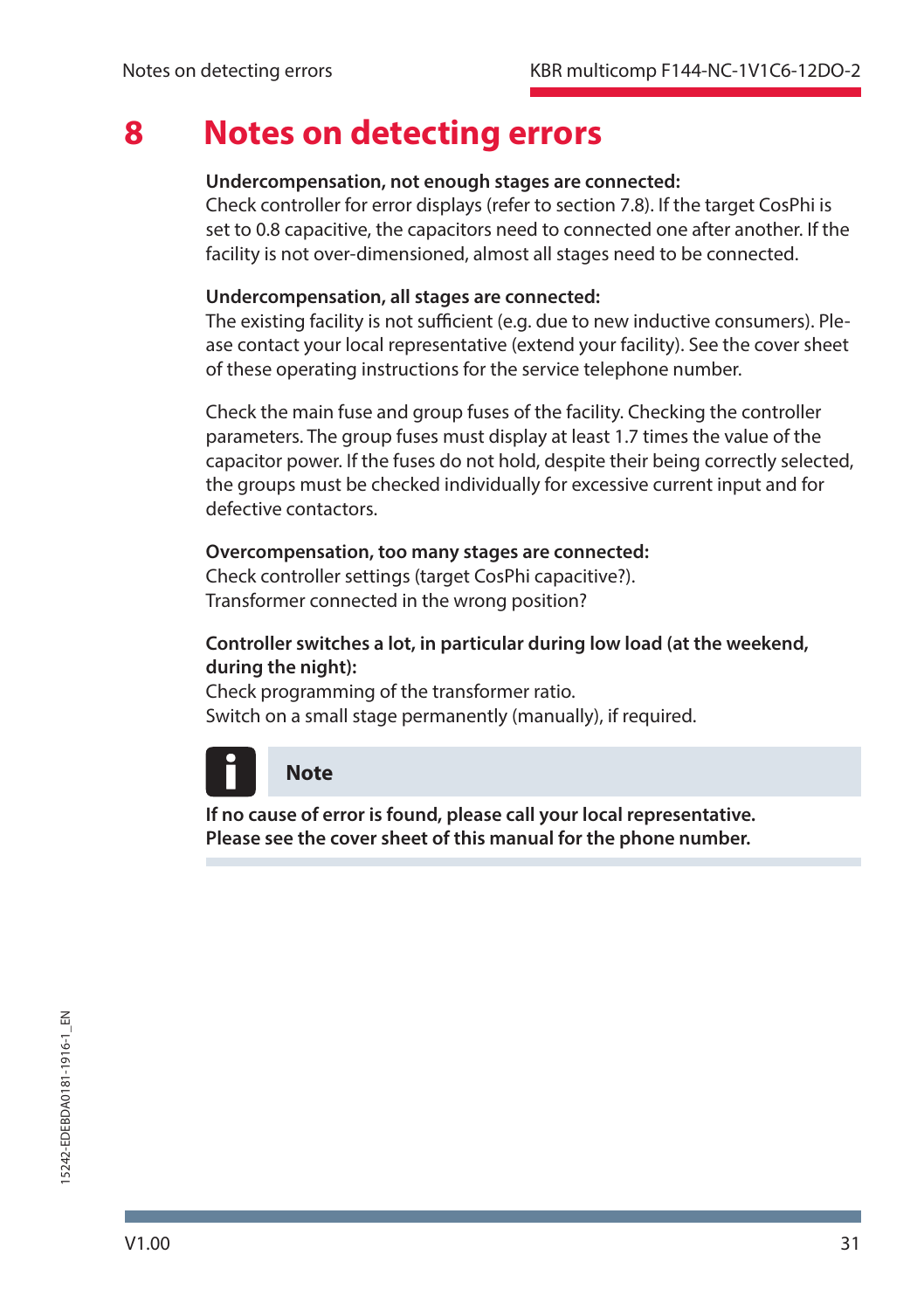# **9 Facility and safety devices maintenance**

In order to ensure proper function and a long service life of your facility, the following checks have to be performed after commissioning and then once a year!!

- Check and retighten all connections. Screwed connections may become loose at the beginning due to thermal stress.
- Check fuses, safety devices and switching equipment. Contactors are wearing parts. If the contactor is intact, switching must take place without excessive formation of sparks.
- Check the controller performance in automatic mode.
- $\blacksquare$  Examine the cool air proportions (ventilators, temperature monitoring function).
- $\blacksquare$  Clean filter mats, depending on how dirty they are.
- Visual inspection of capacitors.
- Examine the current input and capacitor terminal voltage.



The input current and the temperature of these facilities must be checked regularly so that an overload on the capacitors can be detected at an early stage. A higher input current can be caused by an increasing proportion of harmonics or by defective capacitors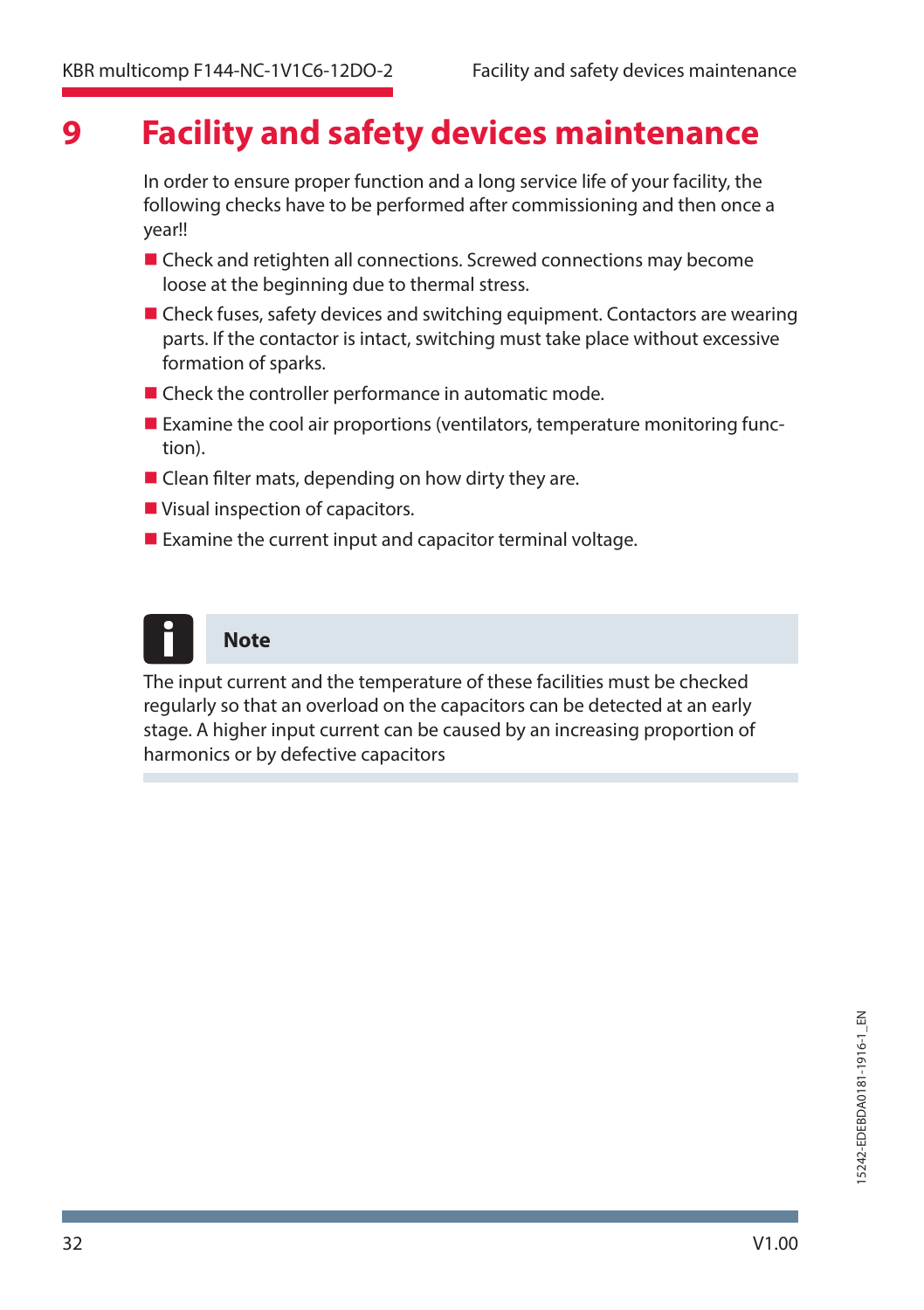# **10 Setting range of the parameters configurable**

Primary voltage 1 V to 39999 V Ph-Ph Secondary voltage 1 V to 999 V Ph-Ph Primary current 1 A to 39999 A Secondary current 1 and 5 A Rot.field U L1N, L2N, L3N, L12, L23, L31 Rot.field I L1, L2, L3, -L1, -L2, -L3 Consumption target CosPhi ind. 0.80 to cap. 0.80 Recovery target CosPhi ind. 1.0 (cannot be set) FTS Alarm CosPhi ind. 0.70 to 1.0 Attenuation coefficient current 0 to 9 Attenuation coefficient voltage 0 to 9 Attenuation coefficient Omiss 0 to 9 Idle time 20 to 9999 msec. Alarm relay time 0 to 3000 sec. Hysteresis connection 70 to 150 % Hysteresis disconnection 70 to 150 % Switching interval 50 to 9999 msec. Stage power 0 to 999.9 kvar Discharge time 0 to 900 sec. Stage power monitoring **Deactivatable** Harmonics monitoring Deactivatable (0%) THD limit 0 to 10% Password **No password** (9999, Contrast settings Contrast settings

Stage switching mode **Automatic, manual off**, manual on Scanning frequency **Automatic, fixed 50 Hz, fixed 60 Hz** meaning all functions are accessible) Display language German, English, French or Spanish Low load limit 15 mA or 50 mA Low load delay 1 Minute to 60 Minutes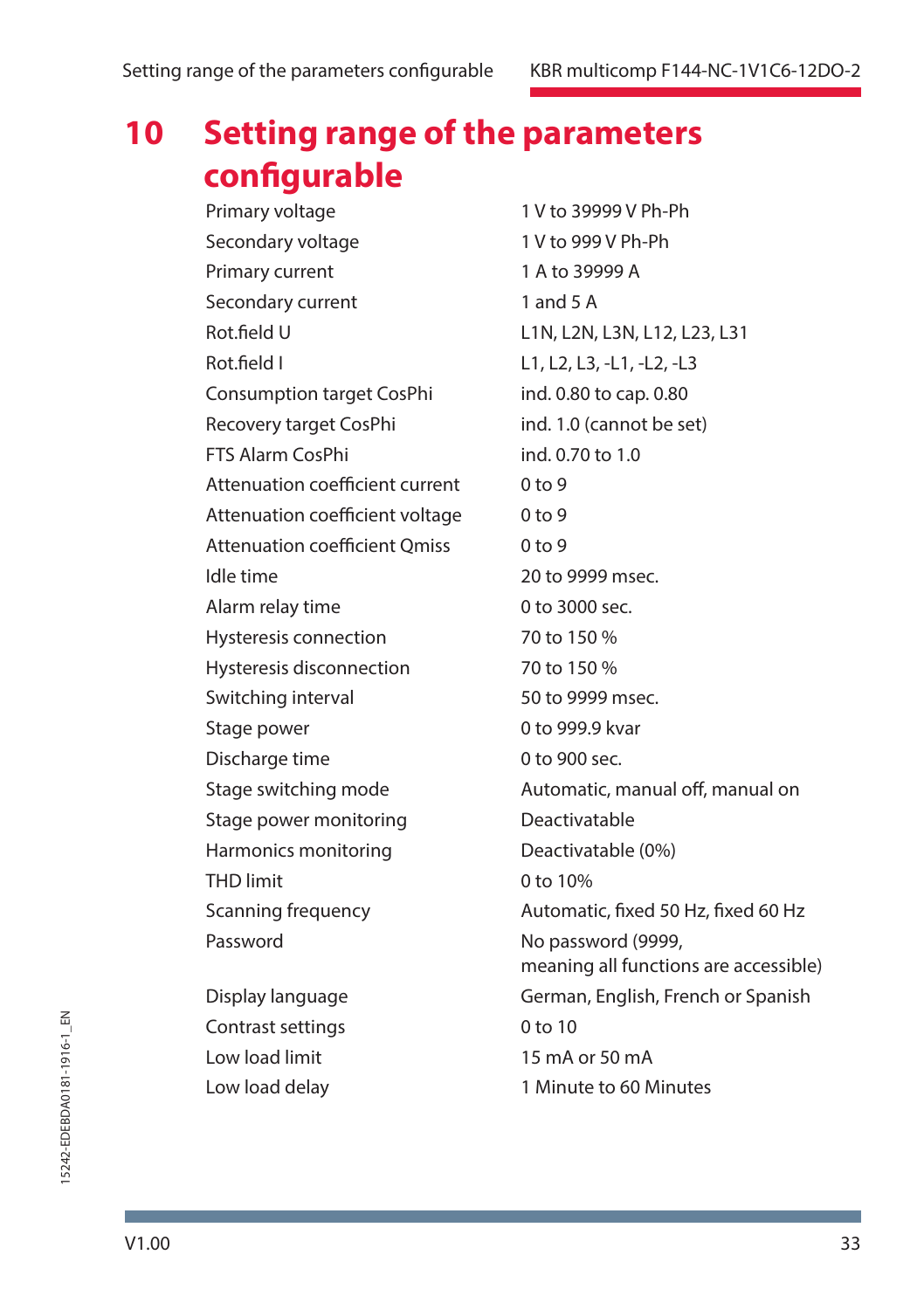### **Error message dialog:**

Missing measurement current Message and error relay / Off<br>Missing stage power is identical for all errors! Missing stage power PFC too small THD too high Light load operation

Missing measurement voltage The settings Message or alarm relay /

#### **Error message dialog after reset:**

Missing measurement voltage Alarm relay Missing current Message Missing stage power **Alarm relay** PFC too Small Message and alarm relay THD too high Alarm relay Light load operation **Off**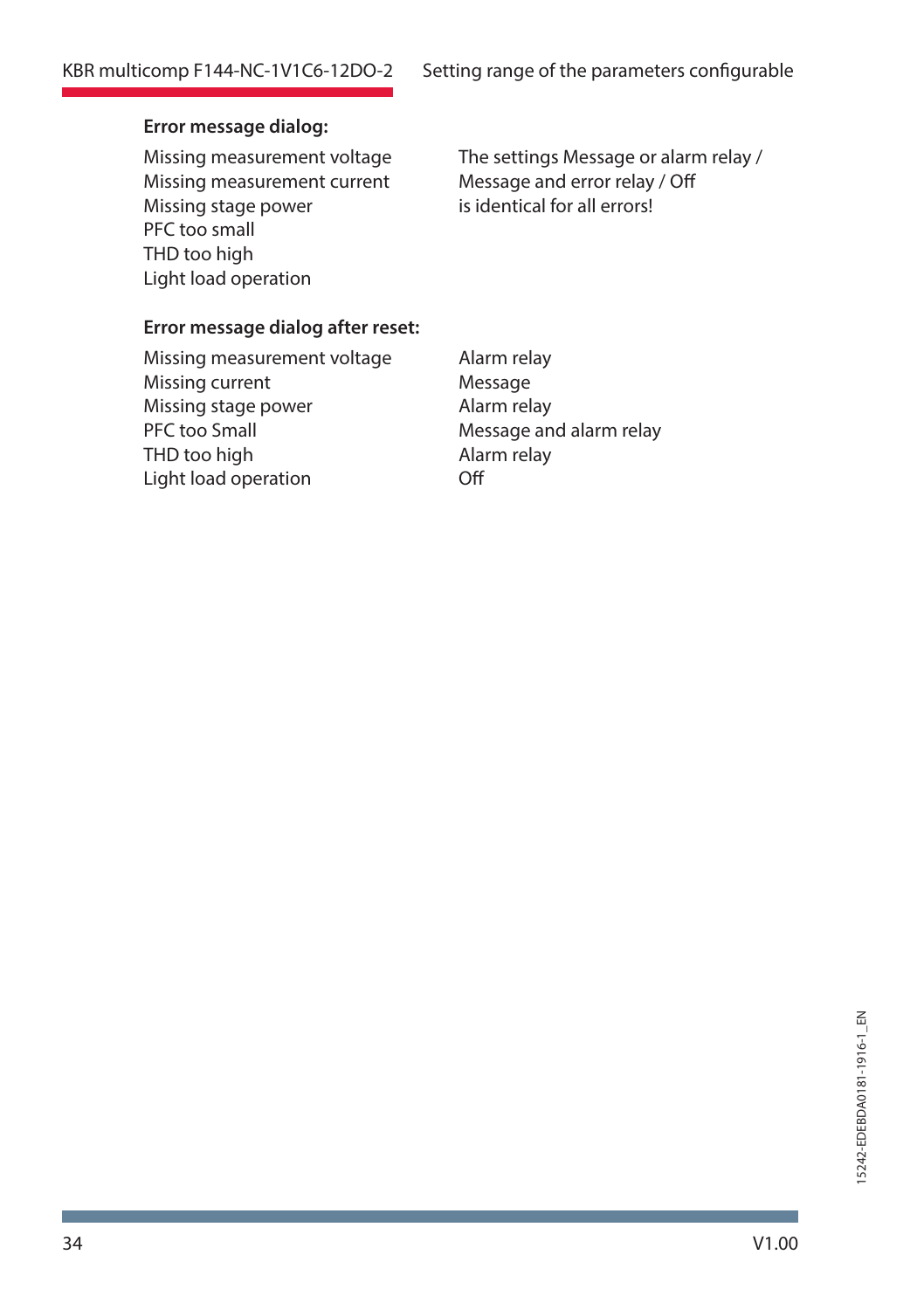# **11 Technical Data**

# **11.1 Measuring and display values**

| Voltage               | Actual value of a<br>measuring interval      | Phase - 0 or phase - phase, depending on program-<br>ming              |
|-----------------------|----------------------------------------------|------------------------------------------------------------------------|
|                       | Units                                        | [V, kV;] display is switched automatically                             |
|                       | Display range                                | 0.00 kV to 99.9 kV                                                     |
|                       | Measuring range                              | 30690790V                                                              |
| Current<br>(apparent) | Actual value of a<br>measuring interval      | Instantaneous value per phase                                          |
|                       | Units                                        | [A;kA] display is switched automatically                               |
|                       | Display range                                | 0.00 A to 999 kA                                                       |
|                       | Measuring range                              | 0,01556A                                                               |
| Frequency             | Power frequency<br>measurement               | f <sub>Network</sub>                                                   |
|                       | Units                                        | [Hz]                                                                   |
|                       | Measuring range                              | 4070Hz                                                                 |
| Apparent              | Calculation                                  | S <sub>ges,</sub> three-phase                                          |
| power                 | Units                                        | <b>kVA</b>                                                             |
|                       | Measuring range                              | 0.0 VA to 9999.9 kVA                                                   |
| Active                | Calculation                                  | $P_{total}$ ; three-phase                                              |
| power                 | Units                                        | kW                                                                     |
|                       | Measuring range                              | 0.0 W to 9999.9 kW                                                     |
| Reactive<br>power     | Calculation<br>$\Rightarrow$ ind. & cap.     | Q <sub>total</sub> ; Q <sub>miss</sub> ; distinction between ind./cap. |
|                       | Units                                        | kvar                                                                   |
|                       | Display range                                | 0.0 var to 9999.9 kvar                                                 |
| Power<br>factor       | Calculation<br>$\Rightarrow$ ind. & cap.     | CosPhi; distinction between ind./cap. CosPhi in display                |
|                       | Display range                                | CosPhi 0.10 ind. $\leftarrow$ 1 -> 0.10 cap.                           |
| <b>Harmonics</b>      | <b>Distortion factor</b><br>(THD) of voltage | Voltage: KF-U                                                          |
|                       | Partial distortion factors                   | 3rd; 5th; 7th; 9th; 11th; 13th; Voltage harmonics                      |
|                       | Units                                        | [%]                                                                    |
|                       | Measuring range                              | 0.00% to 100%                                                          |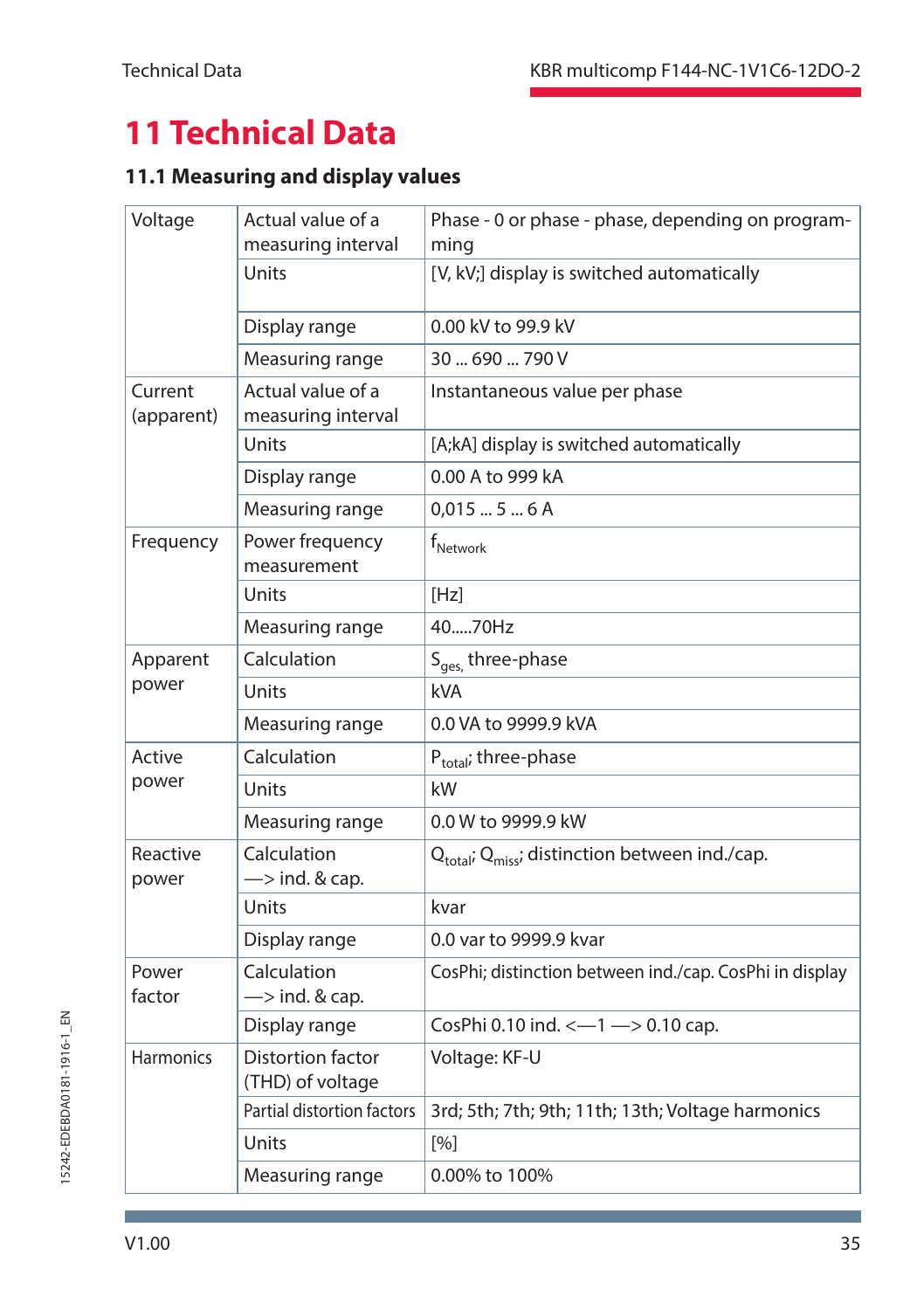## **11.2 Measuring accuracy**

| Current      | $\pm$ 0,5% / $\pm$ 1 Digit (at 0,1 to 5A) |
|--------------|-------------------------------------------|
| Voltage      | $\pm$ 0,5% / $\pm$ 1 Digit (at 0,1 to 5A) |
| Power        | $\pm$ 1% / $\pm$ 1 Digit                  |
| Power factor | $\pm$ 2% / $\pm$ 1 Digit                  |
| Frequency    | $\pm$ 0,1% / $\pm$ 1 Digit                |

# **11.3 Measuring principle**

| Reading                         | 128 values per period                                  |
|---------------------------------|--------------------------------------------------------|
| A/D converter                   | 12 Bit                                                 |
| Measuring U and I               | Acquiring measuring values for U and I simultaneously; |
| Measuring cycle                 | $20 \text{ ms}$                                        |
| <b>Calculation of harmonics</b> | DFT with 128 points over one period                    |
| Frequency measurement           | Mode: Voltage measurement between phase Lx - N / Ly);  |

## **11.4 Device memory**

| Data storage                 | 16 kB RAM volatile                          |
|------------------------------|---------------------------------------------|
| Program and parameter memory | 128 kB flash                                |
| Extreme values (Max.)        | Missing compensation power $Q_{\text{max}}$ |

# **11.5 Other limits**

| Limit violations:<br>harmonics              |                                        |
|---------------------------------------------|----------------------------------------|
| acquisition time                            | approx 100 ms                          |
| Overvoltage disconnect:<br>acquisition time | approx 40 ms                           |
| No voltage disconnect:<br>acquisition time  | approx 40 ms (for measurement voltage) |

# **11.6 Power supply**

| 85 to 265V AC/DC; max. 12 VA, 6 W<br>Power supply |  |
|---------------------------------------------------|--|
|---------------------------------------------------|--|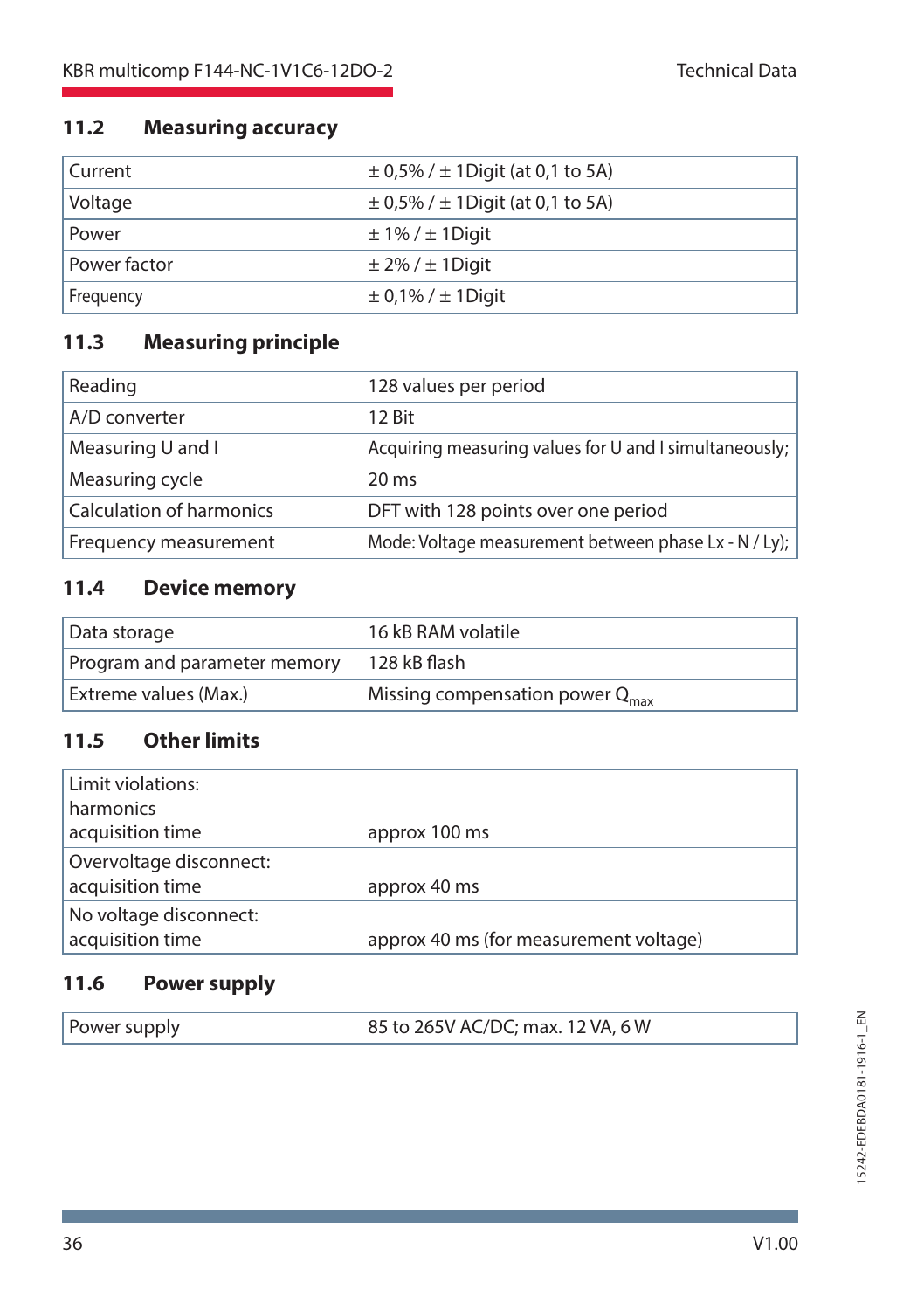# **11.7 Hardware inputs and outputs**

# **11.7.1 Hardware inputs**

| Measuring<br>input for | $U_{\rm PH-N}$ or $U_{\rm PH-PH}$ | 30V  690V  790V AC                                              |
|------------------------|-----------------------------------|-----------------------------------------------------------------|
| voltage                | Direct impedance                  | 750 kOhm                                                        |
|                        | Measuring range                   | 1 measuring range, measurement voltage transformer programmable |
| Measuring<br>input for | $I_{11}$ or $I_{12}$ or $I_{13}$  | 0,015A  5A  6A AC                                               |
| current                | Power consumption                 | $\leq$ 2VA at 6A                                                |
|                        | Measuring range                   | 1 measuring range, current transformer programmable             |

## **11.7.2 Hardware outputs**

| Alarm relay              | Switching capacity | 250 V (AC) / 2 A potential-free |
|--------------------------|--------------------|---------------------------------|
| Capacitor<br>stage relay | Switching capacity | 250 V (AC) / 2 A potential-free |

# **11.8 Electrical connection**

| Connection elements                                  |                    | Plug-in terminals                                                                                   |  |
|------------------------------------------------------|--------------------|-----------------------------------------------------------------------------------------------------|--|
| Permissible cross section of the<br>connection lines |                    | $2.5$ mm <sup>2</sup>                                                                               |  |
| Measurement current<br>voltage inputs                | Fuse<br>protection | max. 6A                                                                                             |  |
| measurement<br>current input                         | Fuse<br>protection | NONE!!! Always short-circuit current transformer<br>terminals k and I prior to opening the circuit! |  |
| Input Control<br>voltage                             | Fuse<br>protection | max. 6A                                                                                             |  |
| Relay output                                         | Fuse<br>protection | max 2 A medium time-lag                                                                             |  |
| Transformer<br>connection                            | Connections        | See connection chart                                                                                |  |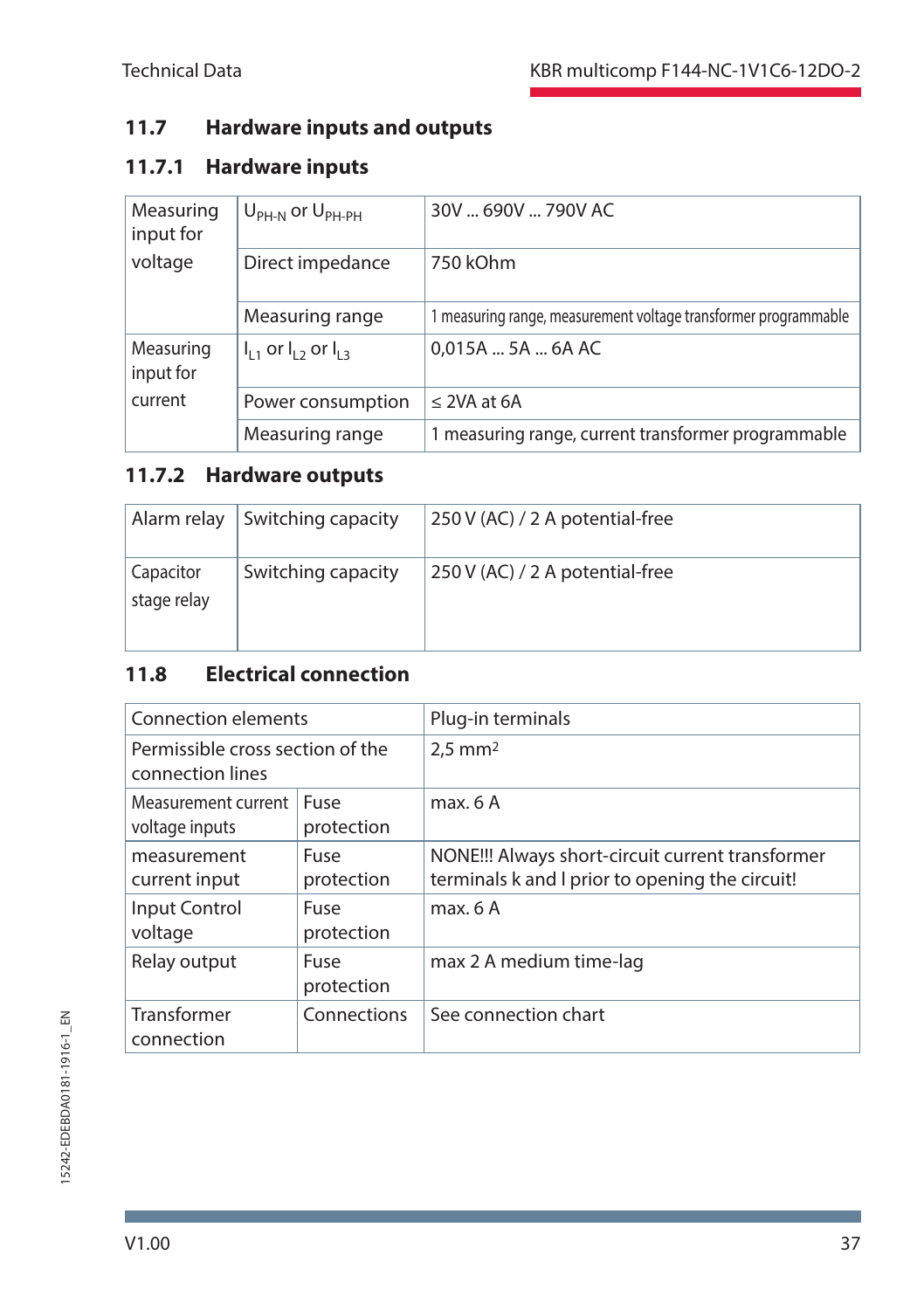# **11.9 Mechanical data**

| Flush-<br>mounted<br>device | Housing measures   | $144 \times 144 \times 60$ mm (H x W x D)                                      |
|-----------------------------|--------------------|--------------------------------------------------------------------------------|
|                             | Mounting cutout    | $138 \times 138$ mm                                                            |
|                             | Mode of protection | Front IP51 (with optionally available front door<br>max. IP54), terminals IP20 |
|                             | Weight             | approx. 650q                                                                   |

# **11.10 Standards and Miscellaneous**

| Environ-<br>mental     | <b>Standards</b>                 | DIN EN 60721-3-3/A2: 1997-07; 3K5+3Z11;<br>(IEC721-3-3; 3K5+3Z11)                                       |  |
|------------------------|----------------------------------|---------------------------------------------------------------------------------------------------------|--|
| conditions             | Operating temperature            | $-5^{\circ}$ C $+55^{\circ}$ C                                                                          |  |
|                        | Humidity                         | $5\%$ 95%                                                                                               |  |
|                        | Storage temperature              | $-25^{\circ}$ C  +70 $^{\circ}$ C                                                                       |  |
| Electrical<br>safety   | <b>Standards</b>                 | DIN EN 61010-1/A2: Aug. 2002; (IEC1010-1/A2)                                                            |  |
|                        | Protection class                 | II, in accordance with DIN EN 61010-/A2: Aug. 2002                                                      |  |
|                        | Overvoltage category             | CAT III: $U_{\text{PH-PH}}$ up to 400V                                                                  |  |
|                        | Mode of protection               | IP20 in accordance with DIN EN 40050 Part 9:1<br>993-05                                                 |  |
|                        | Electromagnetic<br>compatibility | DIN EN 61000-6-3: 2005-6; (IEC 61000-6-3)<br>DIN EN 61000-6-2: 2005; (IEC 61000-6-2)                    |  |
| Password<br>protection | 4-digit                          | Deleting and programming parameters on the de-<br>vice is not enabled if password protection is active. |  |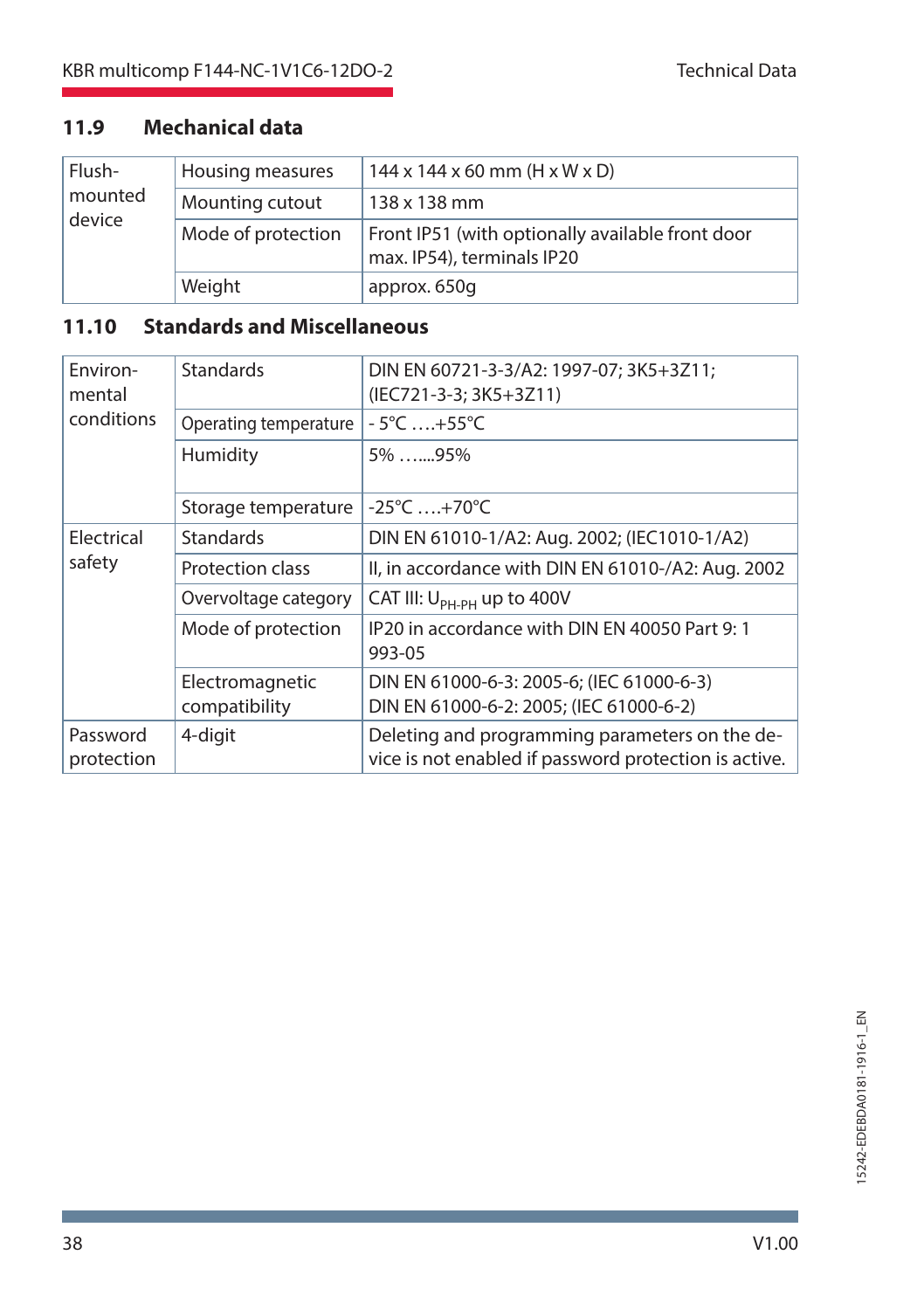| ╹┻<br><u>SEIECUVII VI IIIIES AIIU IUSES</u> |               |                       |                 |  |  |
|---------------------------------------------|---------------|-----------------------|-----------------|--|--|
| C power                                     | Current input | Supply line           | Fuse protection |  |  |
| (400 V)                                     | per Phaase    | Cu (mm <sup>2</sup> ) | slow-blowing    |  |  |
| Q (kvar)                                    | I(A)          |                       | $3 \times 1(A)$ |  |  |
| 0,5                                         | 0,72          | 4x<br>1,5             | 10              |  |  |
| 1                                           | 1,44          | 4x<br>1,5             | 10              |  |  |
| 1,5                                         | 2,16          | 1,5<br>4 x            | 10              |  |  |
| 2                                           | 2,88          | 4x<br>1,5             | 10              |  |  |
| 2,5                                         | 3,60          | 4x<br>1,5             | 10              |  |  |
| 3                                           | 4,32          | 1,5<br>4x             | 10              |  |  |
| 4                                           | 5,76          | 4x<br>1,5             | 10              |  |  |
| 5                                           | 7,20          | 4x<br>2,5             | 16              |  |  |
| 6                                           | 8,64          | 4x<br>2,5             | 16              |  |  |
| 7,5                                         | 10,80         | 2,5<br>4 x            | 16              |  |  |
| 10                                          | 14,40         | 4x<br>2,5             | 25              |  |  |
| 12,5                                        | 18,00         | 4x<br>6               | 35              |  |  |
| 15                                          | 21,60         | 4x<br>10              | 35              |  |  |
| 16,7                                        | 24,00         | 10<br>4x              | 35              |  |  |
| 20                                          | 28,80         | 4x<br>10              | 50              |  |  |
| 25                                          | 36,00         | 4x<br>16              | 63              |  |  |
| 30                                          | 43,20         | 16<br>4 x             | 80              |  |  |
| 33,3                                        | 48,00         | 16<br>4x              | 80              |  |  |
| 35                                          | 50,40         | 25<br>4x              | 80              |  |  |
| 40                                          | 57,60         | 25<br>4x              | 100             |  |  |
| 45                                          | 64,80         | 35/16<br>3 x          | 100             |  |  |
| 50                                          | 72,00         | 50/25<br>3x           | 125             |  |  |
| 60                                          | 86,40         | 50/25<br>3x           | 125             |  |  |
| 70                                          | 100,80        | 3x<br>70/35           | 160             |  |  |
| 75                                          | 108,00        | 70/ 35<br>3x          | 160             |  |  |
| 80                                          | 115,10        | 95/ 50<br>3x          | 200             |  |  |
| 90                                          | 129,60        | 95/ 50<br>3x          | 200             |  |  |
| 100                                         | 144,00        | 95/ 50<br>3x          | 250             |  |  |
| 120                                         | 172,80        | 3 x 120/70            | 250             |  |  |
| 125                                         | 180,00        | 3 x 120/70            | 250             |  |  |
| 150                                         | 216,00        | 3 x 150/70            | 315             |  |  |
| 180                                         | 259,20        | 3 x 240/120           | 400             |  |  |
| 200                                         | 288,00        | 3 x 240/120           | 400             |  |  |
| 250                                         | 360,00        | 2 x 3 x 150/70        | 500             |  |  |
| 300                                         | 432,00        | 2 x 3 x 185/95        | 630             |  |  |
| 350                                         | 504,00        | 2 x 3 x 240/120       | $2 \times 400$  |  |  |
| 400                                         | 576,00        | 2 x 3 x 240/120       | $2 \times 400$  |  |  |
| 450                                         | 648,00        | 4 x 3 x 120/ 70       | $2 \times 500$  |  |  |
| 500                                         | 720,00        | 4 x 3 x 150/70        | $2 \times 500$  |  |  |

# **12 Selection of lines and fuses**

п